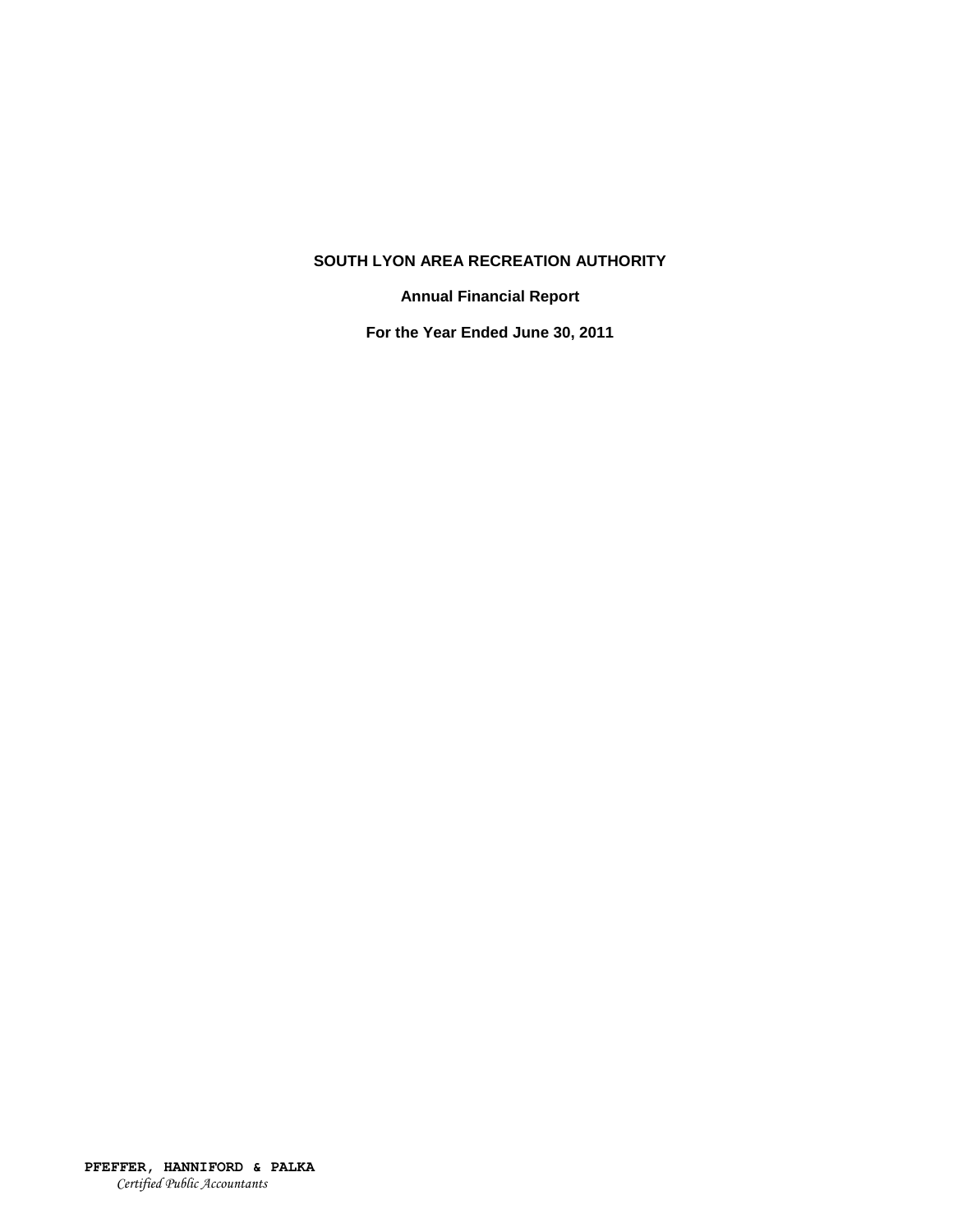# **AUTHORITY BOARD**

Patricia Carcone David Murphy Mark St. Charles

# **DIRECTOR**

Amy Allen

# **AUDITORS**

Pfeffer, Hanniford & Palka Certified Public Accountants

**PFEFFER, HANNIFORD & PALKA**  *Certified Public Accountants*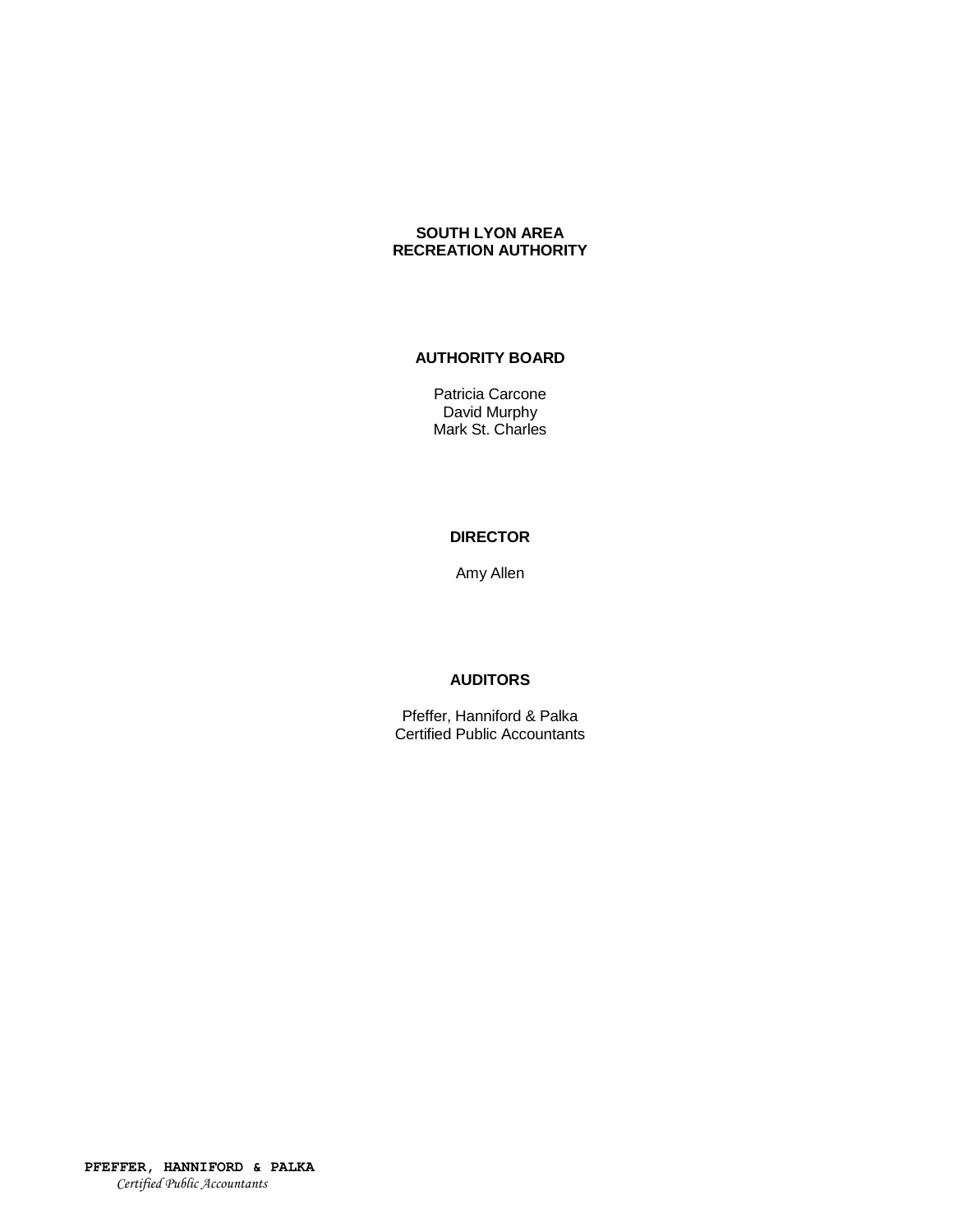# **TABLE OF CONTENTS**

# **PAGE NUMBER**

| INDEPENDENT AUDITORS' REPORT                                                                                                                                                 |    |
|------------------------------------------------------------------------------------------------------------------------------------------------------------------------------|----|
| <b>MANAGEMENT DISCUSSION AND ANALYSIS</b>                                                                                                                                    | 6  |
| BASIC FINANCIAL STATEMENTS                                                                                                                                                   |    |
| <b>GOVERNMENT-WIDE FINANCIAL STATEMENTS</b><br><b>Statement of Net Assets</b>                                                                                                | 11 |
| <b>Statement of Activities</b>                                                                                                                                               | 12 |
| <b>FUND FINANCIAL STATEMENTS</b>                                                                                                                                             |    |
| Balance Sheet - Governmental Fund                                                                                                                                            | 14 |
| Reconciliation of Governmental Fund Balance Sheet to the Statement of Net Assets                                                                                             | 15 |
| Statement of Revenues, Expenditures, and Changes in Fund Balance - Governmental Fund<br>Reconciliation of Statement of Revenues, Expenditures and Changes in Fund Balance of | 16 |
| Governmental Fund to the Statement of Activities                                                                                                                             | 17 |
| <b>NOTES TO FINANCIAL STATEMENTS</b>                                                                                                                                         | 19 |
|                                                                                                                                                                              |    |

# **REQUIRED SUPPLEMENTARY INFORMATION**

| General Fund - Statement of Revenues, Expenditures and Changes in Fund Balance - |  |
|----------------------------------------------------------------------------------|--|
| Budget and Actual (Unaudited)                                                    |  |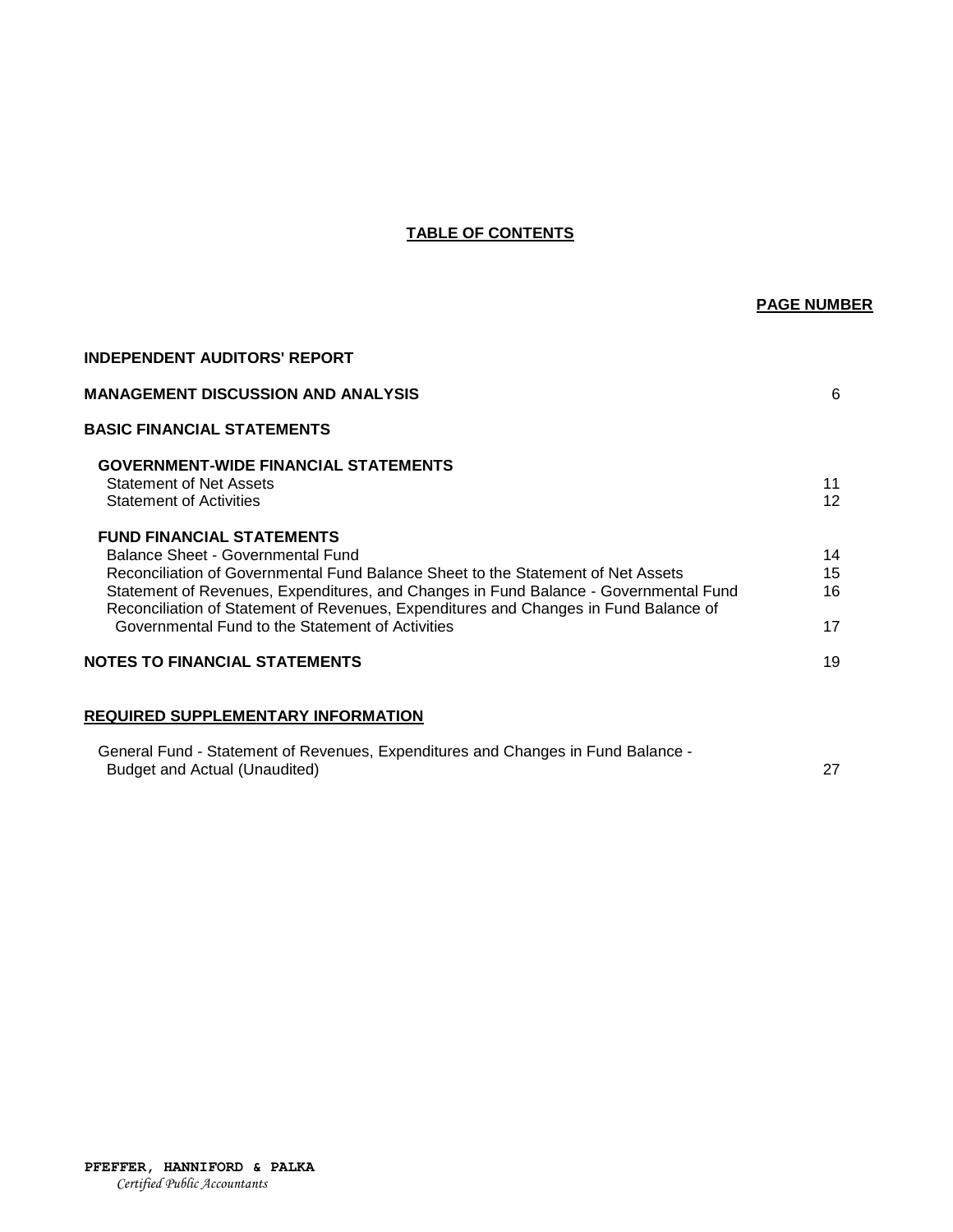

**PFEFFER • HANNIFORD • PALKA** 

**Certified Public Accountants** 

John M. Pfeffer, C.P.A. Patrick M. Hanniford, C.P.A. Kenneth J. Palka, C.P.A. Momhors. AICPA Private Practice Companies Section **MACPA** 

225 E. Grand River - Suite 104 Brighton, Michigan 48116-1575 (810) 229-5550 FAX (810) 229-5578

September 30, 2011

To the Members of the Board South Lyon Area Recreation Authority 318 West Lake Street South Lyon, Michigan 48178

#### INDEPENDENT AUDITORS' REPORT

Dear Board Members:

We have audited the accompanying financial statements of the South Lyon Area Recreation Authority, as of and for the year ended June 30, 2011. These financial statements are the responsibility of South Lyon Area Recreation Authority Board. Our responsibility is to express an opinion on these financial statements based on the audit.

We conducted the audit in accordance with auditing standards generally accepted in the United States of America. Those standards require that we plan and perform the audit to obtain reasonable assurance about whether the financial statements are free of material misstatement. An audit includes examining, on a test basis, evidence supporting the amounts and disclosures in the financial statements. An audit also includes assessing the accounting principles used and significant estimates made by management, as well as evaluating the overall financial statement presentation. We believe that the audit provides a reasonable basis for our opinion.

In our opinion, the financial statements referred to above present fairly, in all material respects, the respective financial position of the South Lyon Area Recreation Authority, as of June 30, 2011, and the respective changes in financial position, where applicable, thereof for the year then ended in conformity with accounting principles generally accepted in the United States of America.

Accounting principles generally accepted in the United States of America require that the management's discussion and analysis and budgetary comparison information on pages 6 through 8 and 27 be presented to supplement the basic financial statements. Such information, although not a part of the basic financial statements, is required by the Governmental Accounting Standards Board, who considers it to be an essential part of financial reporting for placing the basic financial statements in an appropriate operations, economic, or historical context. We have applied certain limited procedures to the required supplementary information in accordance with auditing standards generally accepted in the United States of America, which consisted of inquiries of management about the methods of preparing the information and comparing the information for consistency with management's responses to our inquiries, the basic financial statements, and other knowledge we obtained during our audit of the basic financial statements. We do not express an opinion or provide any assurance on the information because the limited procedures do not provide us with sufficient evidence to express an opinion or provide any assurance.

Our audit was conducted for the purpose of forming opinions on the financial statements that collectively comprise the South Lyon Area Recreation Authority's basic financial statements. The supplementary information presented for purposes of additional analysis is not a required part of the basic financial statements. The supplementary information has not been subjected to the auditing procedures applied in the audit of the financial statements and accordingly, we express no opinion on them.

Pfeffer, Hanniford & Palka, P.C.

PFEFFER, HANNIFORD & PALKA Certified Public Accountants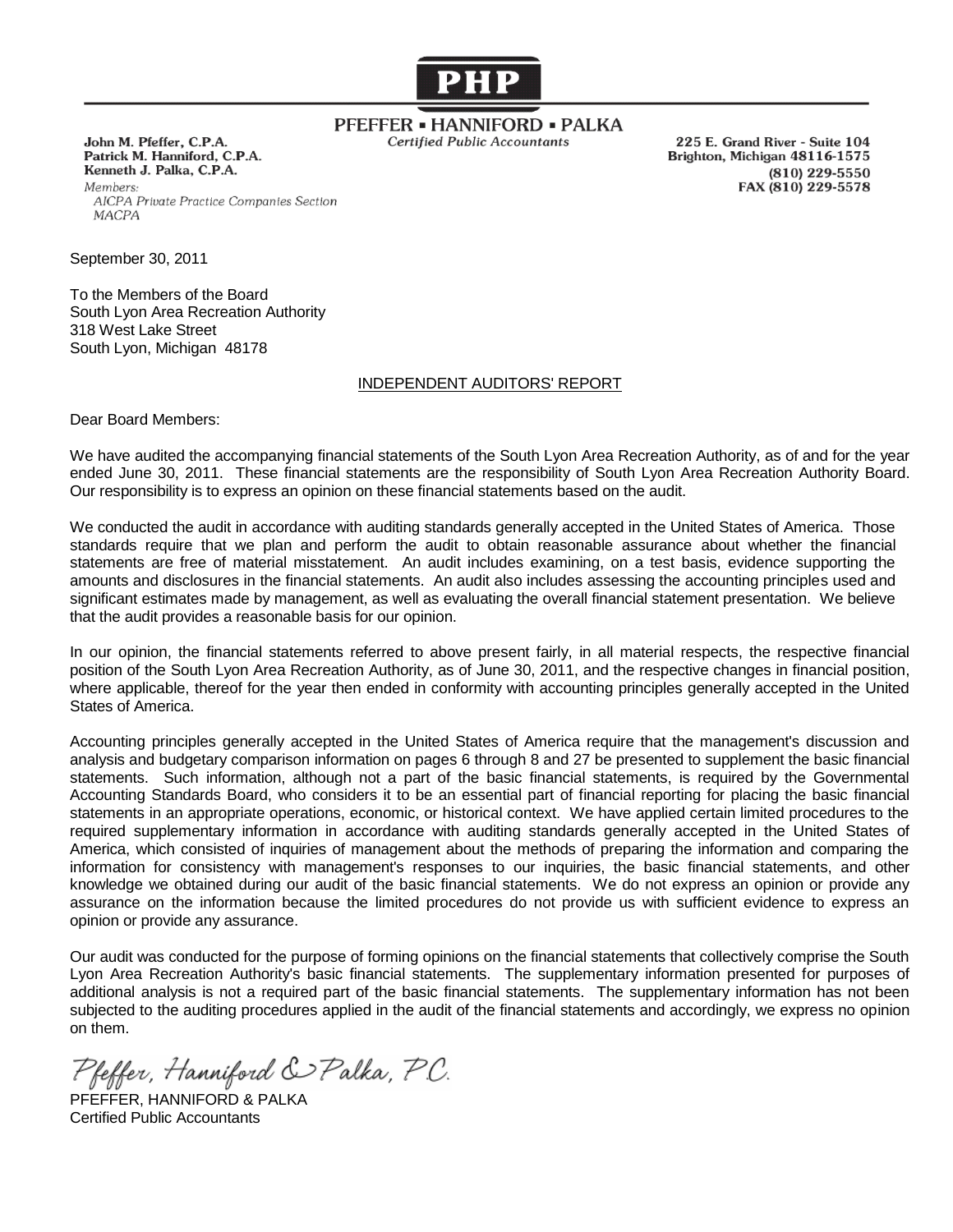**MANAGEMENT DISCUSSION AND ANALYSIS**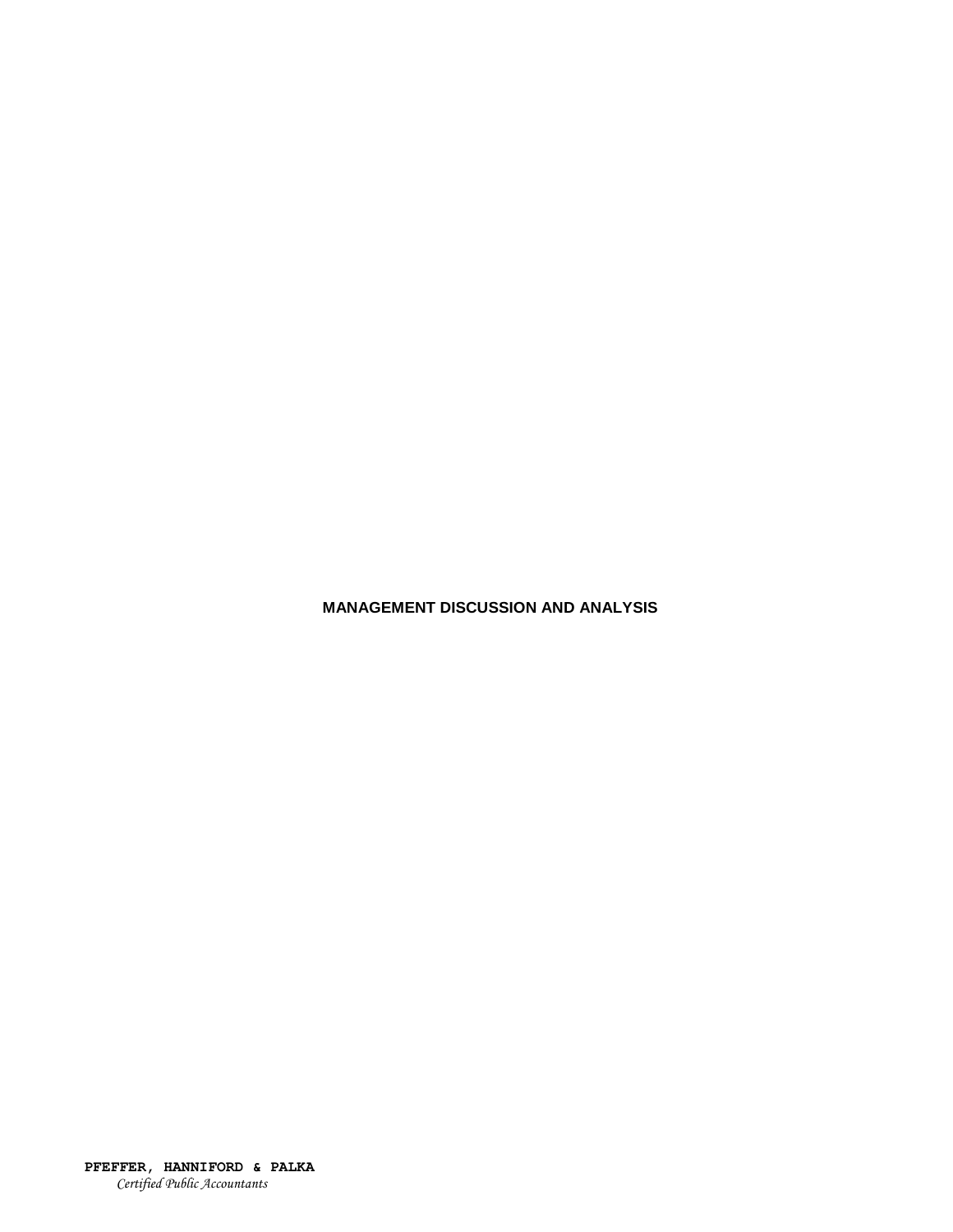# **Management Discussion and Analysis June 30, 2011**

Within this section of South Lyon Area Recreation Authority's annual financial report, the Authority's management is providing a narrative discussion and analysis of the financial activities of the Authority for the fiscal year ended June 30, 2011. This narrative discusses and analyzes the activity within the context of the accompanying financial statements and disclosures following this section. The discussion focuses on the Authority's primary government and, unless otherwise noted, component units reported separately from the primary government are not included.

#### **Overview of the Financial Statements**

Management's Discussion and Analysis introduces the Authority's basic financial statements. The basic financial statements include government-wide financial statements, fund financial statements, and notes to the financial statements. The Authority also includes in this report additional information to supplement the basic financial statements.

#### *Government-wide Financial Statements*

The Authority's annual reports include two government-wide financial statements. These statements provide both long-term and short-term information about the Authority's overall status. Financial reporting at this level uses a perspective similar to that found in the private sector with its basis in full accrual accounting and elimination or reclassification of internal activities.

The first of these government-wide statements is the Statement of Net Assets. This is the Authority-wide statement of position presenting information that includes all the Authority's assets and liabilities, with the difference reported as net assets. Over time, increases or decreases in net assets may serve as a useful indicator of whether the financial position of the Authority as a whole is improving or deteriorating. Evaluation of the overall health of the Authority may extend to various nonfinancial factors as well.

The second government-wide statement is the Statement of Activities which reports how the Authority's net assets changed during the current fiscal year. The design of this statement is to show the financial reliance of the Authority's distinct activities or functions on the revenues generated by the Authority.

# *Fund Financial Statements*

A fund is an accountability unit used to maintain control over resources segregated for specific activities or objectives. The Authority uses funds to ensure and demonstrate compliance with finance-related laws and regulations. Fund financial statements are reported using the current financial resources measurement focus and the modified accrual basis of accounting.

The Authority has one kind of fund as follows:

*Governmental funds* are reported in the financial statements and encompass essentially the same functions as governmental activities in the government-wide financial statements except with a different focus on the financial activity. These statements report short-term fiscal accountability focusing on the use of spendable resources and balances of these resources available at the end of the year. They are useful in evaluating annual financing requirements of governmental programs and the commitment of spendable resources for the near-term. Since the focus of the government-wide financial statements includes a long-term view, a reconciliation of these fund balances has been completed to detail it's relation to net assets.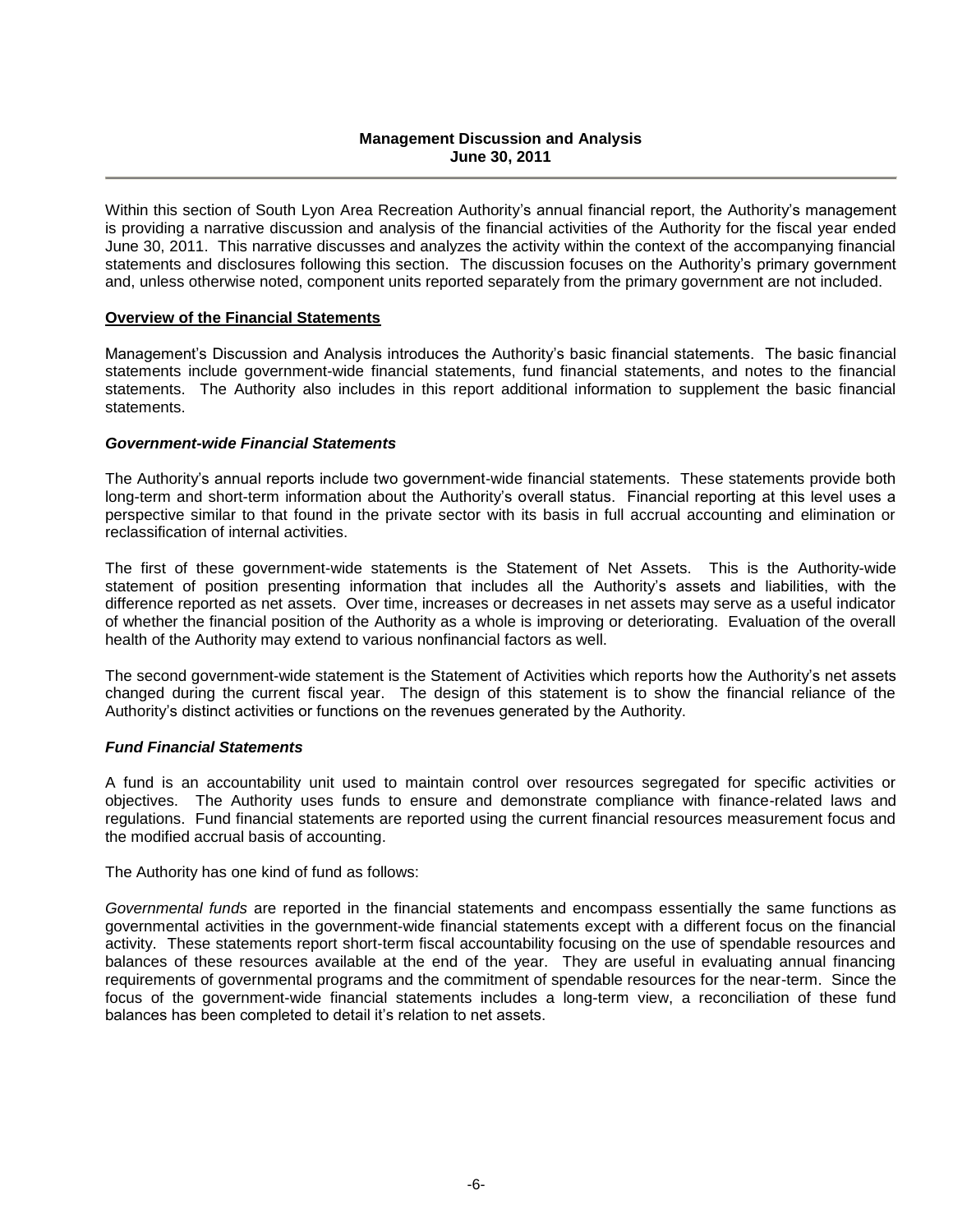# *Notes to the financial statements*

The accompanying notes to the financial statements provide information essential to a full understanding of both the government-wide and fund financial statements.

# *Other information*

In addition to the basic financial statements and accompanying notes, this report also presents certain required supplementary information.

### **Financial Analysis of the Authority as a Whole**

The Authority's net assets at the end of the fiscal year were \$ 3,914. This is a \$ 33,659 decrease over last year's net assets of \$ 37,573. This decrease was similar to the prior year.

The following tables provide a summary of the Authority's financial activities and changes in net assets:

# **Summary of Net Assets**

|                                                                                | <b>Governmental Activities</b> |                  |           |                  |  |
|--------------------------------------------------------------------------------|--------------------------------|------------------|-----------|------------------|--|
|                                                                                |                                | 6/30/2011        | 6/30/2010 |                  |  |
| Current and other assets<br>Capital assets, net                                |                                | 90,212<br>1,781  | \$        | 160,458<br>2,743 |  |
| <b>Total assets</b>                                                            |                                | 91,993           |           | 163,201          |  |
| Accounts payable/accrued expenses<br>Deferred revenue                          |                                | 13,651<br>74,428 |           | 44,930<br>80,698 |  |
| <b>Total liabilities</b>                                                       |                                | 88,079           |           | 125,628          |  |
| Net assets:<br>Invested in capital assets, net of related debt<br>Unrestricted |                                | 1,781<br>2,133   |           | 2,743<br>34,830  |  |
| <b>Total net assets</b>                                                        | \$                             | 3,914            | \$        | 37,573           |  |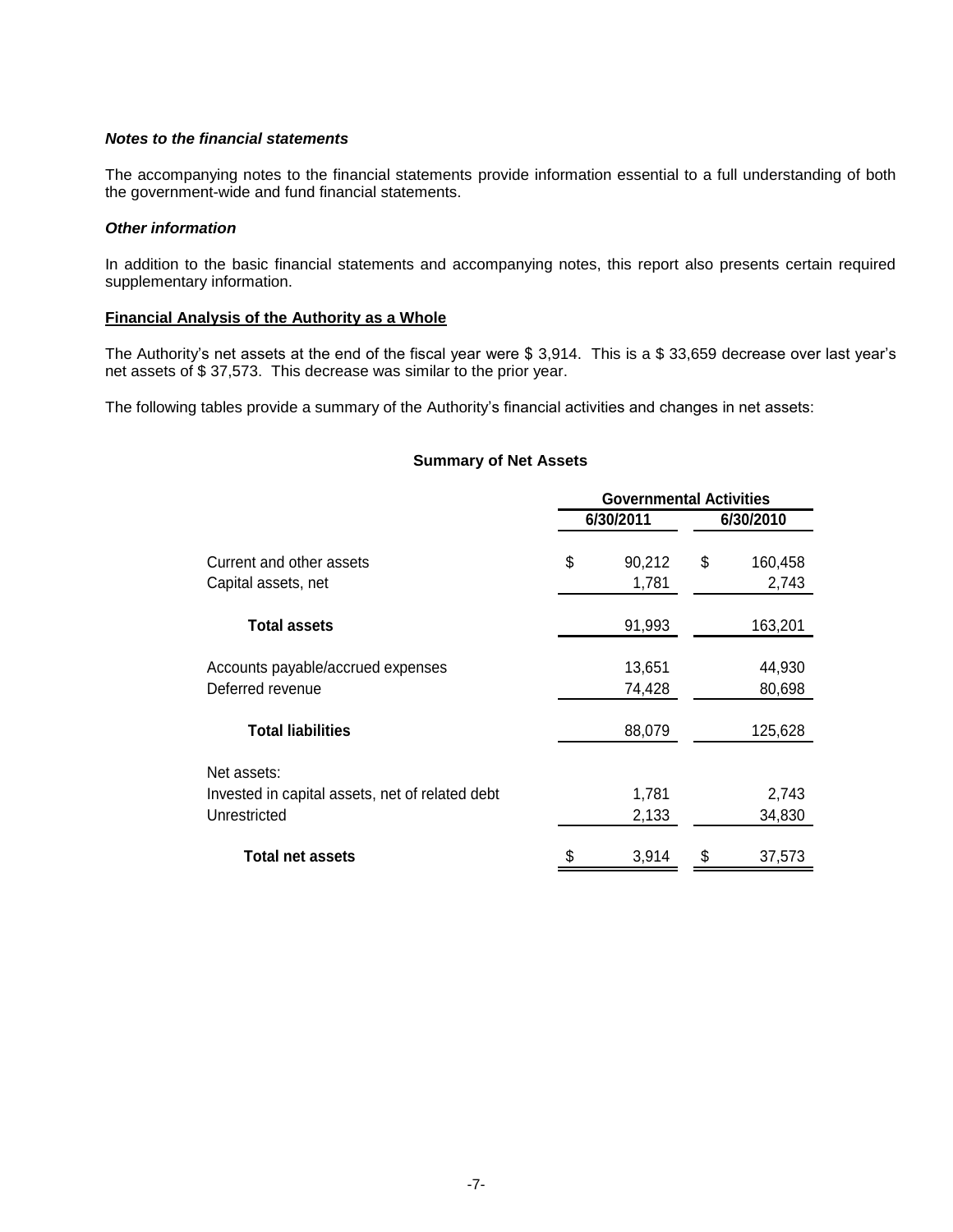# **Summary of Changes in Net Assets**

|                                    | <b>Governmental Activities</b> |    |           |  |
|------------------------------------|--------------------------------|----|-----------|--|
|                                    | 6/30/2011<br>6/30/2010         |    |           |  |
| <b>Revenues</b>                    |                                |    |           |  |
| Program revenues:                  |                                |    |           |  |
| Charges for services               | \$<br>501,928                  | \$ | 512,468   |  |
| Operating grants and contributions | 64,386                         |    | 72,201    |  |
| General revenues:                  |                                |    |           |  |
| Interest income                    | 86                             |    | 768       |  |
| <b>Miscellaneous</b>               | 2,583                          |    | 244       |  |
| <b>Total revenues</b>              | 568,983                        |    | 585,681   |  |
| <b>Expenses</b>                    |                                |    |           |  |
| Parks and recreation               | 602,642                        |    | 638,788   |  |
| <b>Changes in net assets</b>       | (33, 659)                      |    | (53, 107) |  |
| <b>Beginning net assets</b>        | 37,573                         |    | 90,680    |  |
| <b>Ending net assets</b>           | \$<br>3,914                    | \$ | 37,573    |  |

#### **Financial Analysis of the Authority's Funds**

The Authority decreased its fund balance by \$32,697 compared to the decrease in fund balance in the prior year of \$53,484. The decrease is due primarily to decreased program fees collected.

South Lyon Area Recreation Authority has only one fund which reports all activity conducted by the Authority, the General Fund.

# **Capital Asset and Long-Term Debt Activity**

The Authority neither acquired nor disposed of any capital assets during the year ended June 30, 2011. In addition, there was no long-term debt issued or repaid during the year or any outstanding at year end.

#### **General Fund Budgetary Highlights**

The Authority approved a budget prior to the start of the fiscal year, and immaterial adjustments to bring it closer to economic reality, especially for smaller wages.

#### **Economic Conditions and Future Activities**

The Authority continues to develop relationships with local business and organizations. These collaborative efforts help to offset programming expenses and minimize duplication of services.

South Lyon Community Schools continues to be a primary partner.

#### **Contacting the Authority's Financial Management**

This report is designed to provide a general overview of the Authority's financial position and comply with financerelated regulations. If you have any further questions about this report or request additional information please contact South Lyon Area Recreation Authority at 318 West Lake Street, South Lyon, Michigan 48178.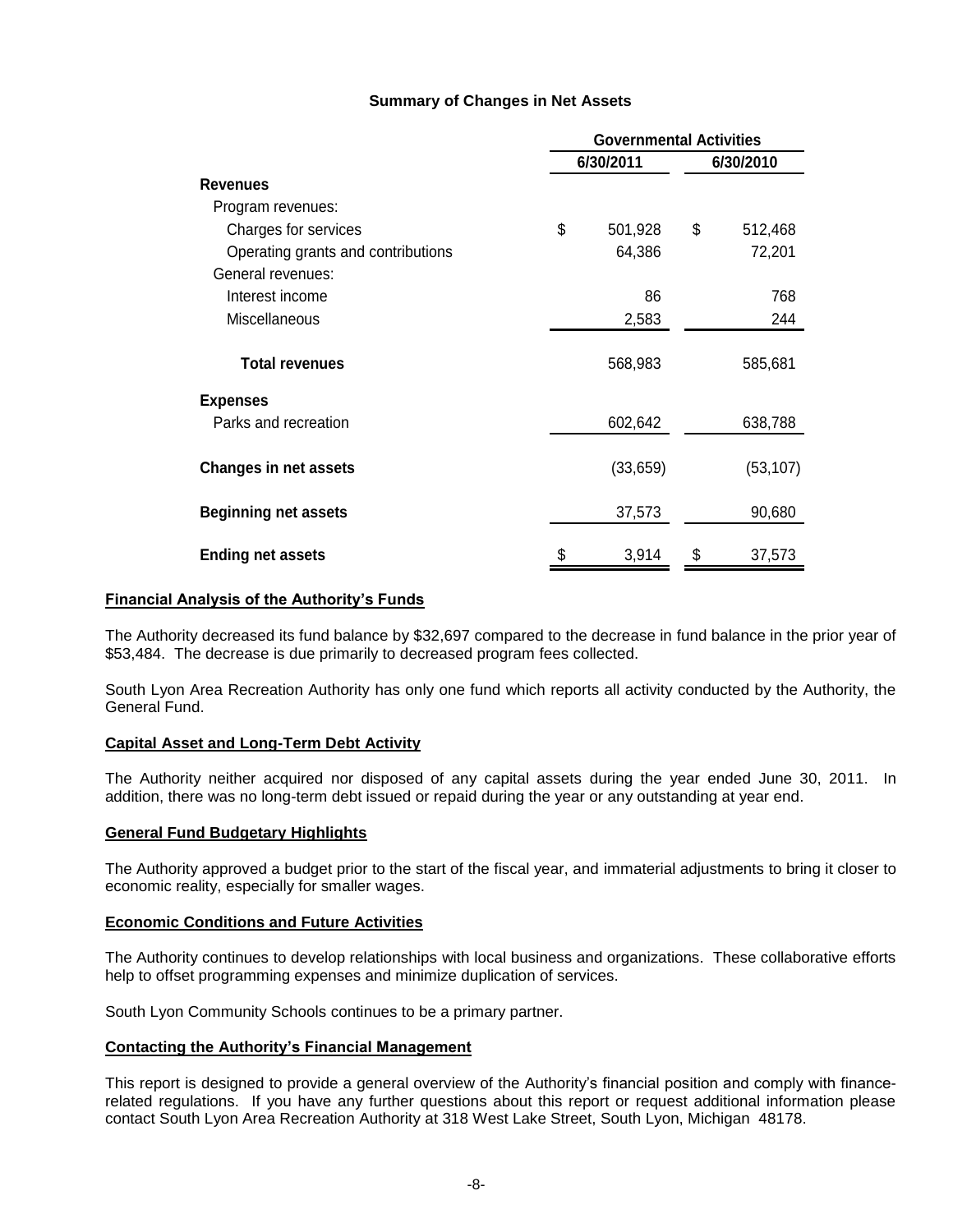# **BASIC FINANCIAL STATEMENTS**

**PFEFFER, HANNIFORD & PALKA**  *Certified Public Accountants*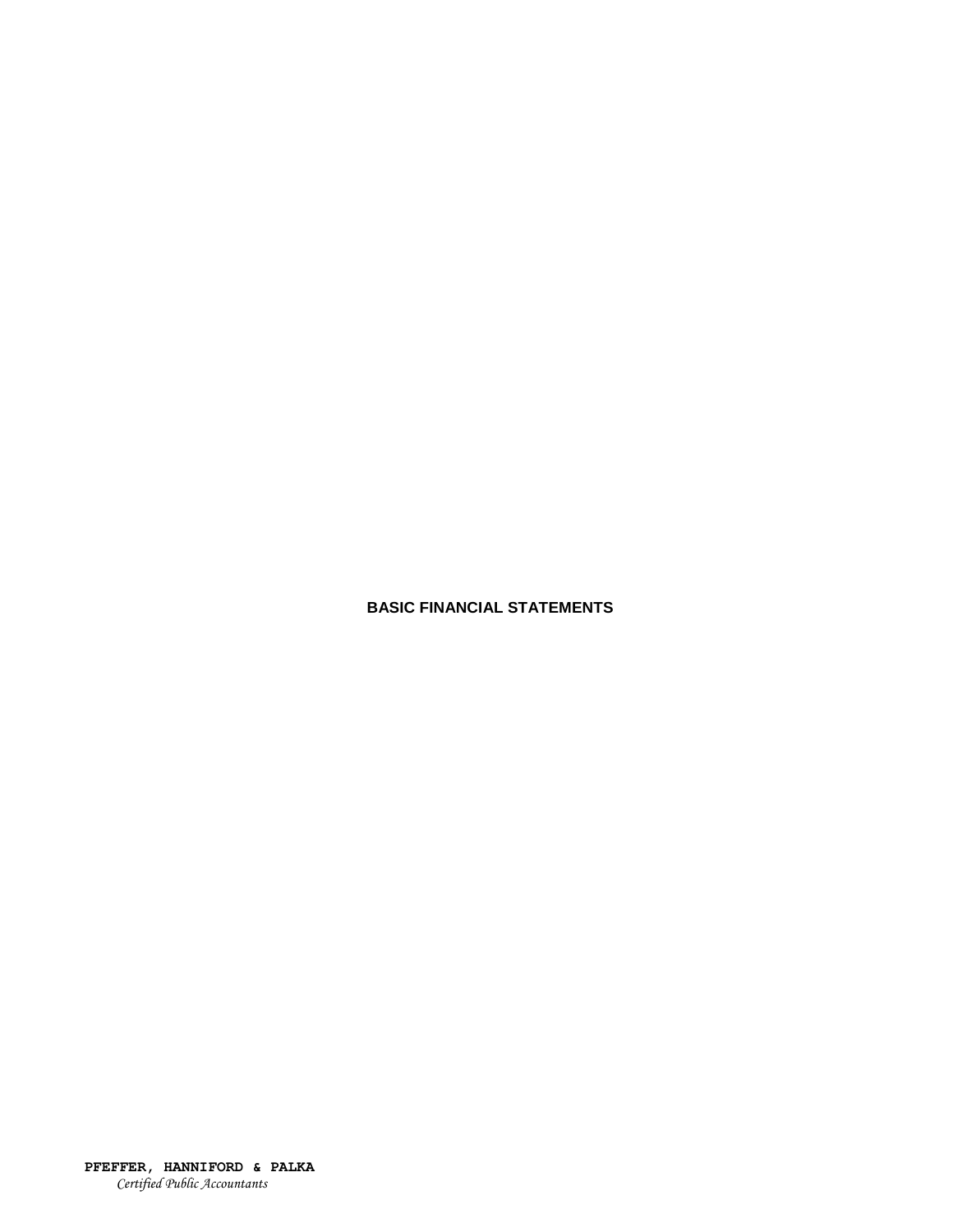**GOVERNMENT-WIDE FINANCIAL STATEMENTS**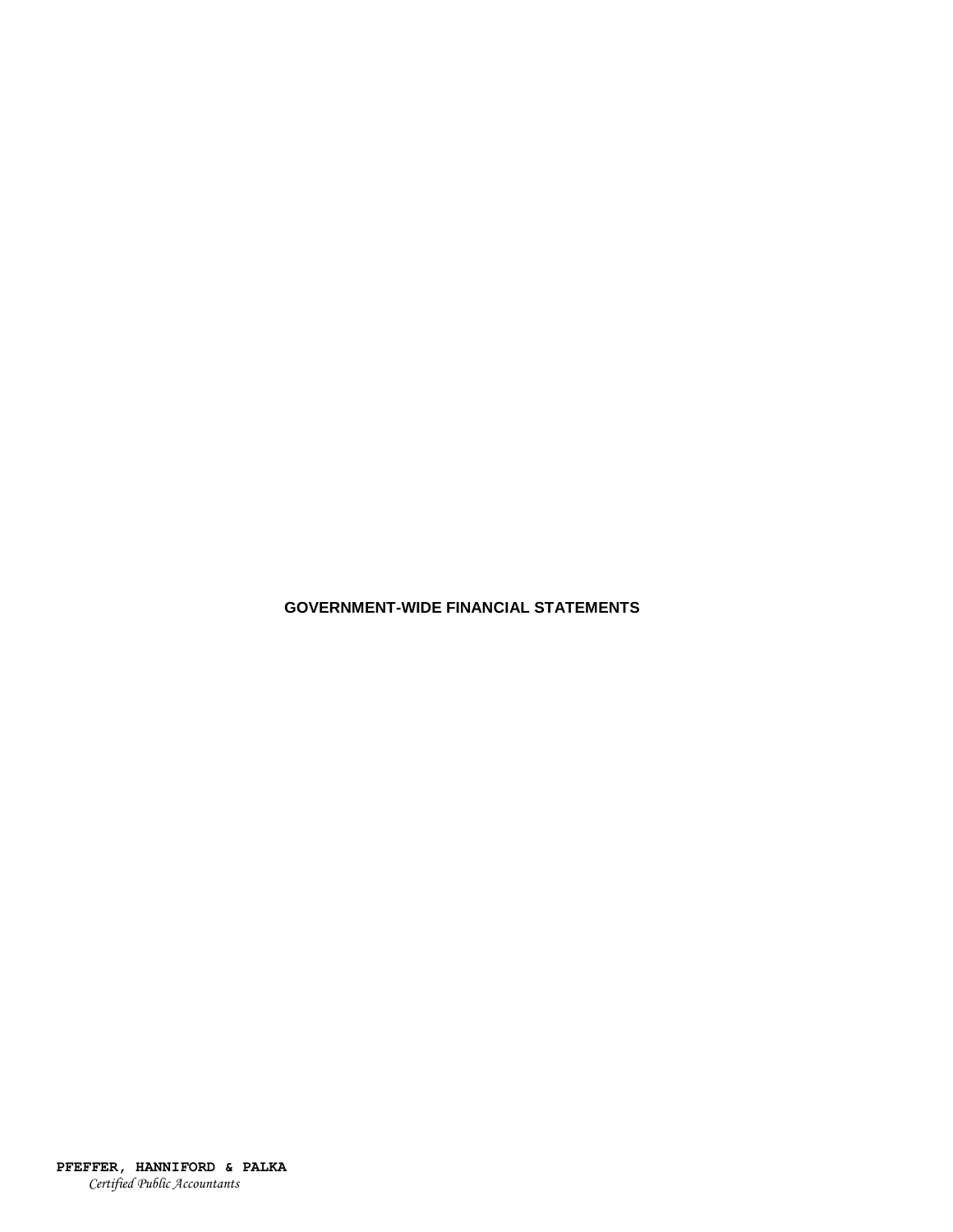# **STATEMENT OF NET ASSETS JUNE 30, 2011**

|                                                   | Governmental<br><b>Activities</b> |
|---------------------------------------------------|-----------------------------------|
| <b>ASSETS</b>                                     |                                   |
| Cash and cash equivalents                         | \$<br>87,626                      |
| Prepaid expenses                                  | 2,586                             |
| Depreciable capital assets - net of depreciation  | 1,781                             |
| <b>Total assets</b>                               | 91,993                            |
| <b>LIABILITIES</b>                                |                                   |
| Accounts payable                                  | 4,195                             |
| Accrued wages                                     | 9,456                             |
| Deferred revenue                                  | 74,428                            |
| <b>Total liabilities</b>                          | 88,079                            |
| <b>NET ASSETS</b>                                 |                                   |
| Investment in capital assets, net of related debt | 1,781                             |
| Unrestricted                                      | 2,133                             |
| <b>Total net assets</b>                           | 3,914                             |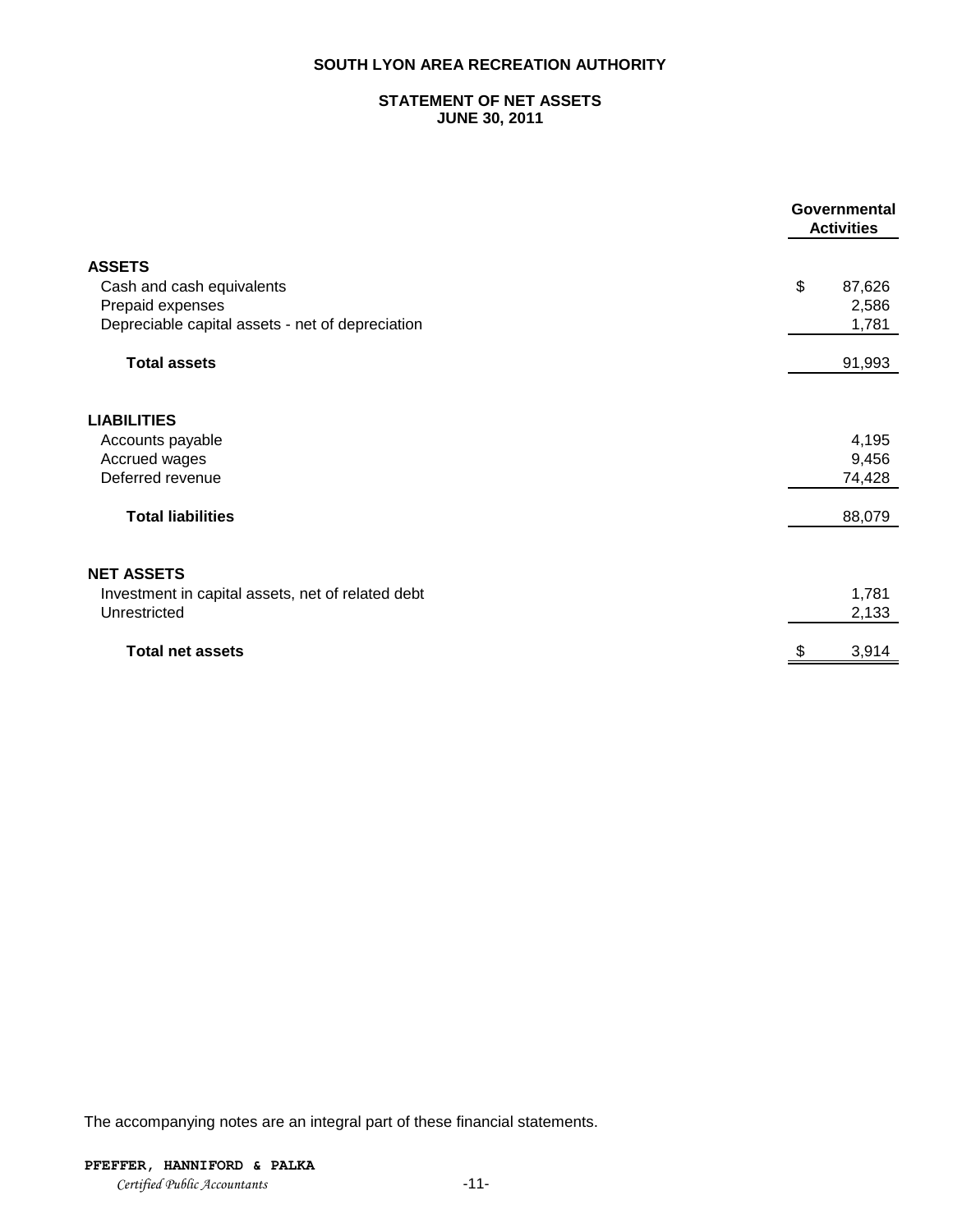# **STATEMENT OF ACTIVITIES FOR THE YEAR ENDED JUNE 30, 2011**

|                                                        |                                                                    |                                       | <b>Program Revenues</b>                                |                                                                          |
|--------------------------------------------------------|--------------------------------------------------------------------|---------------------------------------|--------------------------------------------------------|--------------------------------------------------------------------------|
| <b>Functions/Programs</b>                              | <b>Expenses</b>                                                    | <b>Charges for</b><br><b>Services</b> | Operating<br><b>Grants and</b><br><b>Contributions</b> | <b>Net (Expenses)</b><br><b>Revenues</b><br>and Changes<br>in Net Assets |
| <b>GOVERNMENTAL ACTIVITIES</b><br>Parks and recreation | (602, 642)<br>- \$                                                 | 501,928<br>- \$                       | 64,386<br>- \$                                         | (36, 328)<br>\$                                                          |
|                                                        | <b>General revenues</b><br>Interest income<br><b>Miscellaneous</b> |                                       |                                                        | 86<br>2,583                                                              |
|                                                        | <b>Total general revenues</b>                                      |                                       |                                                        | 2,669                                                                    |
|                                                        | <b>Changes in net assets</b>                                       |                                       |                                                        | (33, 659)                                                                |
|                                                        | Net assets, July 1, 2010                                           |                                       |                                                        | 37,573                                                                   |
|                                                        | Net assets, June 30, 2011                                          |                                       |                                                        | 3,914<br>\$                                                              |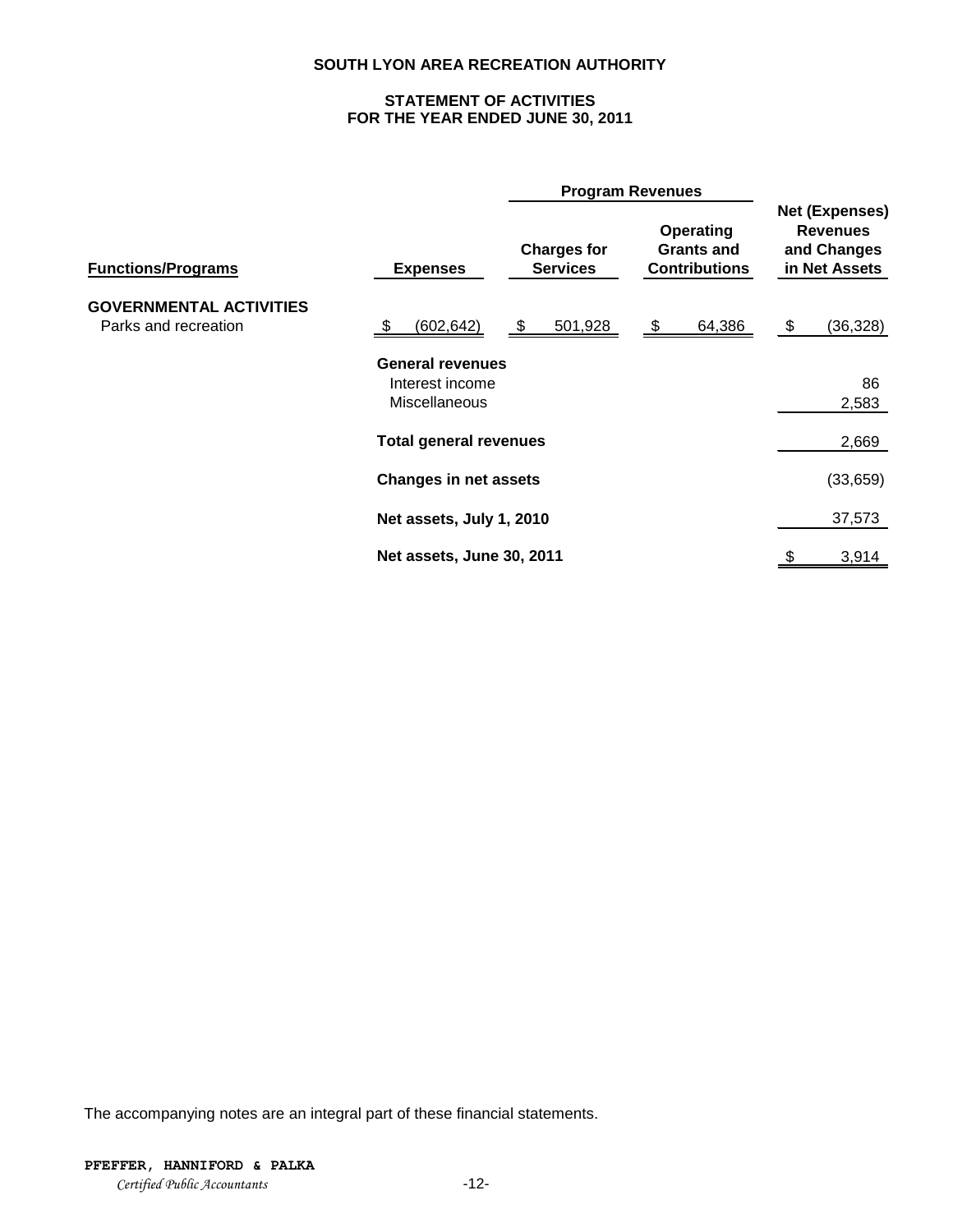# **FUND FINANCIAL STATEMENTS**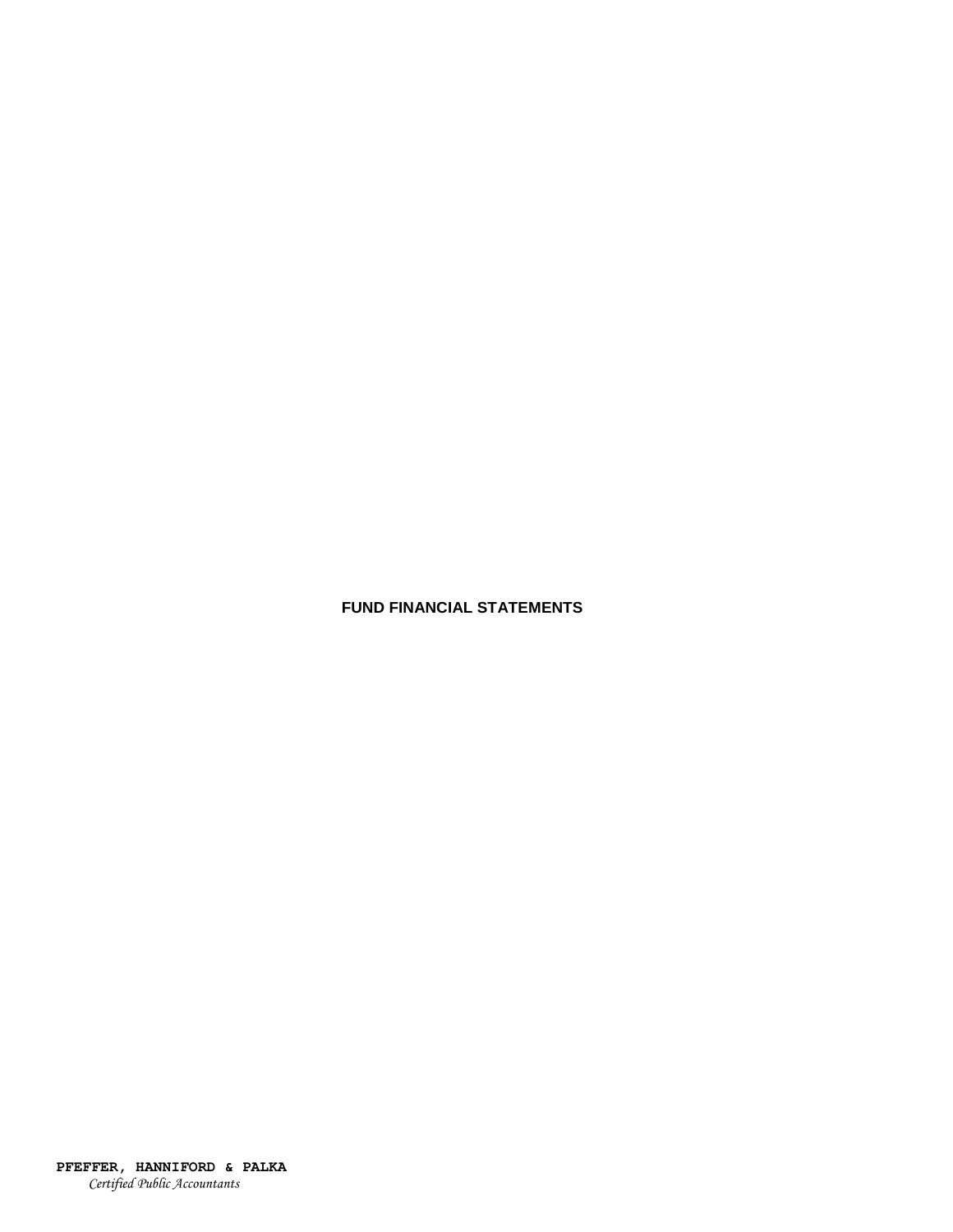# **BALANCE SHEET GOVERNMENTAL FUND JUNE 30, 2011**

|                                           |                                     | <b>Major Fund</b>   |
|-------------------------------------------|-------------------------------------|---------------------|
|                                           |                                     | <b>General Fund</b> |
|                                           | <b>ASSETS</b>                       |                     |
| <b>ASSETS</b>                             |                                     |                     |
| Cash and cash equivalents                 |                                     | \$<br>87,626        |
| Prepaid expenditures                      |                                     | 2,586               |
| <b>Total assets</b>                       |                                     | \$<br>90,212        |
|                                           |                                     |                     |
|                                           |                                     |                     |
|                                           | <b>LIABILITIES AND FUND BALANCE</b> |                     |
| <b>LIABILITIES</b>                        |                                     |                     |
| Accounts payable                          |                                     | \$<br>4,195         |
| Accrued wages                             |                                     | 9,456               |
| Deferred revenue                          |                                     | 74,428              |
| <b>Total liabilities</b>                  |                                     | 88,079              |
| <b>FUND BALANCE</b>                       |                                     |                     |
| Non-spendable                             |                                     | 2,586               |
| Unassigned                                |                                     | (453)               |
| <b>Total fund balance</b>                 |                                     | 2,133               |
| <b>Total liabilities and fund balance</b> |                                     | \$<br>90,212        |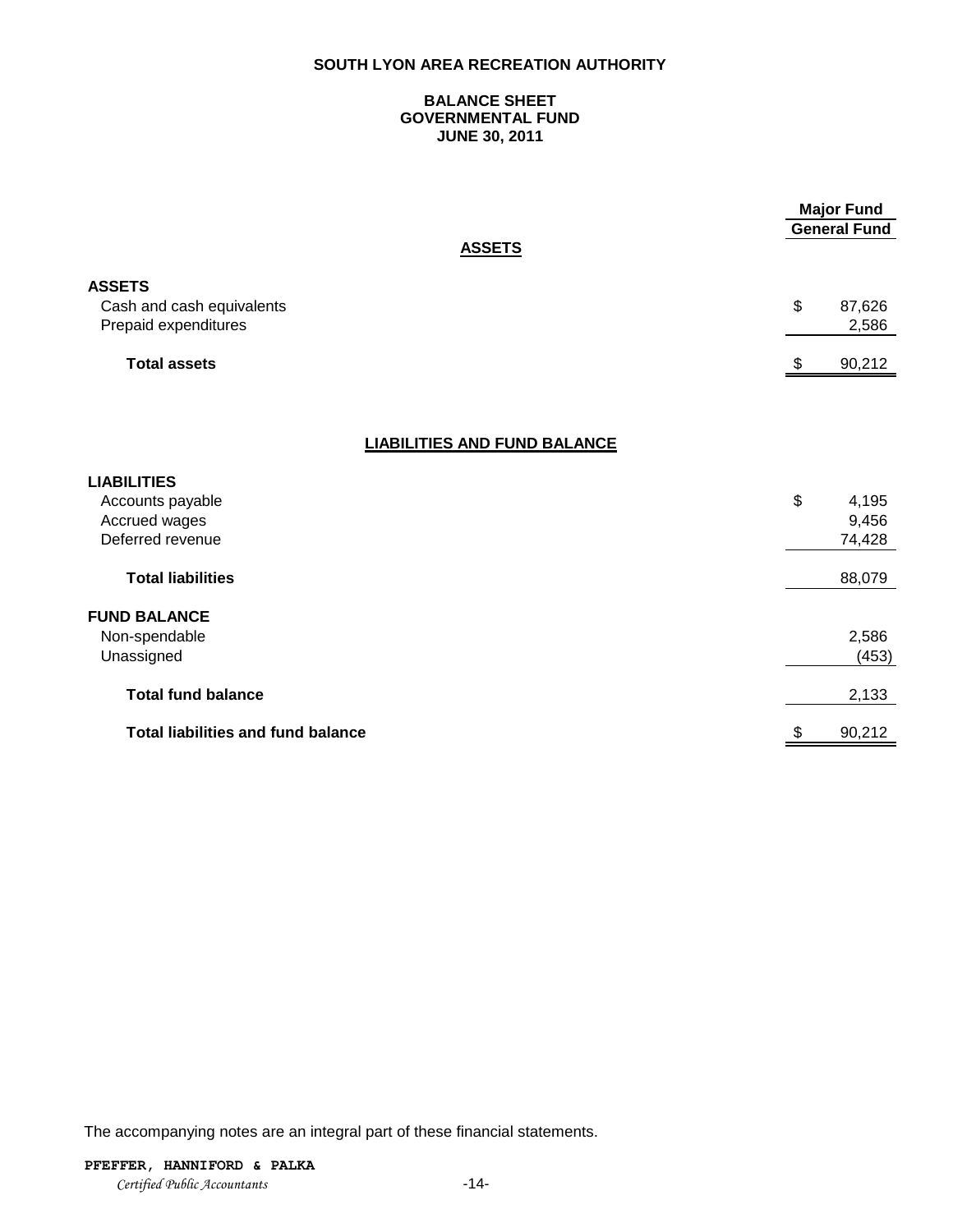# **RECONCILIATION OF GOVERNMENTAL FUND BALANCE SHEET TO THE STATEMENT OF NET ASSETS JUNE 30, 2011**

Amounts reported for governmental activities in the Statement of Net Assets are different because:

| Total fund balance per balance sheet                                                                                                                                                        | \$ | 2.133 |
|---------------------------------------------------------------------------------------------------------------------------------------------------------------------------------------------|----|-------|
| Capital assets used in governmental activities are not financial<br>resources and therefore, are not reported in the funds.<br>\$<br>28,978<br>Historical cost<br>(27, 197)<br>Depreciation |    |       |
| Capital assets net of depreciation                                                                                                                                                          |    | 1,781 |
| Net assets of governmental activities                                                                                                                                                       | £. | 3.914 |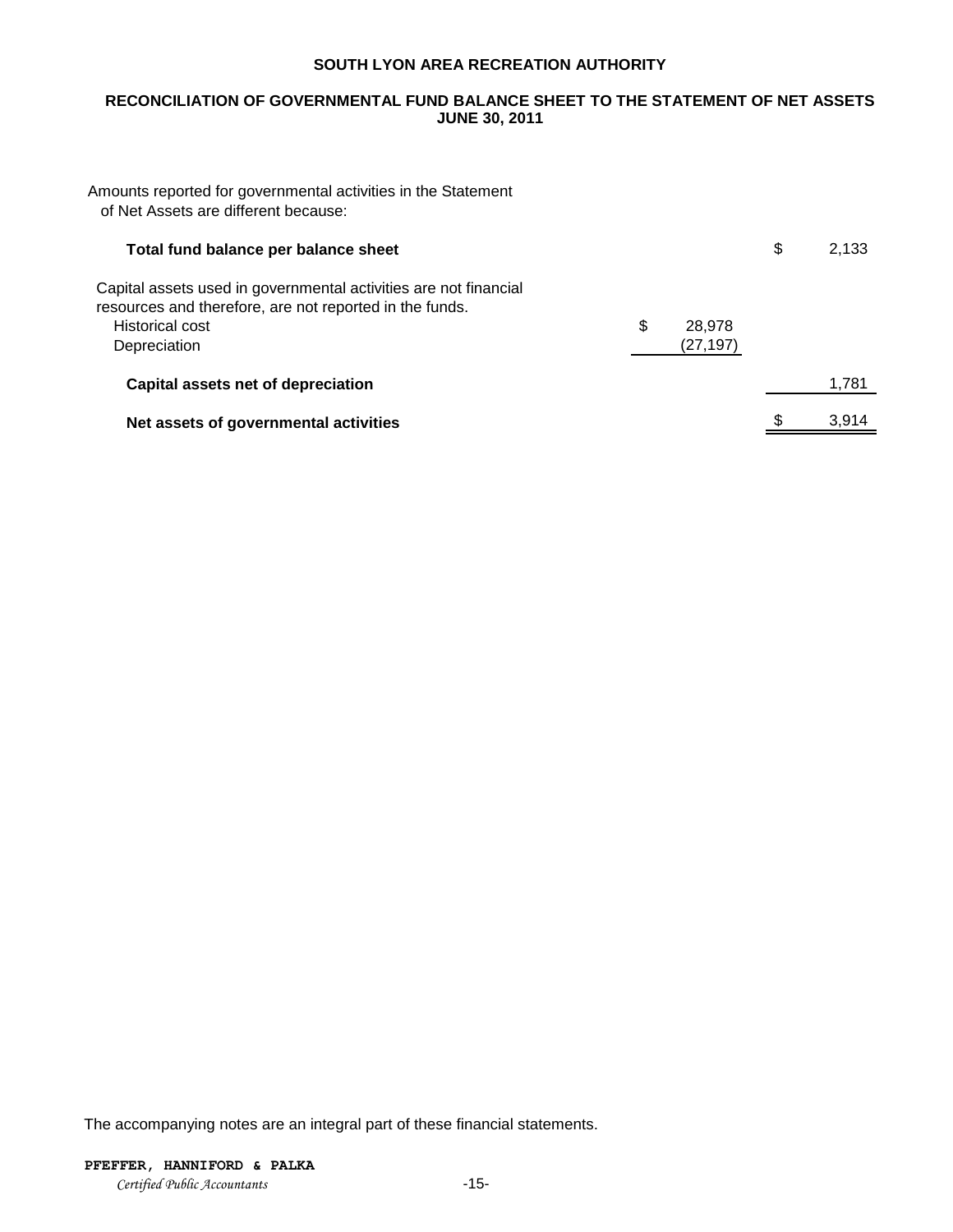# **STATEMENT OF REVENUES, EXPENDITURES AND CHANGES IN FUND BALANCE GOVERNMENTAL FUND FOR THE YEAR ENDED JUNE 30, 2011**

|                                   | <b>Major Fund</b> |                     |
|-----------------------------------|-------------------|---------------------|
|                                   |                   | <b>General Fund</b> |
| <b>REVENUES</b>                   |                   |                     |
| Member municipality contributions | \$                | 59,386              |
| <b>Enrichment activities</b>      |                   | 117,648             |
| Sports activities                 |                   | 177,385             |
| Swim activities                   |                   | 150,572             |
| other activities                  |                   | 10,343              |
| Day Camp activities               |                   | 21,900              |
| Drivers education fees            |                   | 10,750              |
| Other charges for services        |                   | 13,330              |
| Donations                         |                   | 5,000               |
| Interest income                   |                   | 86                  |
| Miscellaneous                     |                   | 2,583               |
| <b>Total revenues</b>             |                   | 568,983             |
| <b>EXPENDITURES</b>               |                   |                     |
| Current:                          |                   |                     |
| <b>Salaries</b>                   |                   | 243,213             |
| Payroll taxes                     |                   | 19,549              |
| Employee benefits                 |                   | 36,517              |
| Insurance                         |                   | 11,322              |
| Lease expense                     |                   | 4,151               |
| Recreation supplies               |                   | 29,072              |
| <b>Education and training</b>     |                   | 1,151               |
| Contract services - instructors   |                   | 138,663             |
| Dues and subscriptions            |                   | 854                 |
| Rent - facilities                 |                   | 25,166              |
| Office supplies                   |                   | 2,694               |
| Bank charges                      |                   | 7,034               |
| Postage                           |                   | 5,813               |
| Professional services             |                   | 27,293              |
| Printing and publishing           |                   | 12,972              |
| Telephone                         |                   | 6,245               |
| Miscellaneous                     |                   | 141                 |
| Computer expenditures             |                   | 18,673              |
| <b>Utilities</b>                  |                   | 4,723               |
| Mileage expense                   |                   | 2,784               |
| <b>GRASP</b> expense              |                   | 3,650               |
| <b>Total expenditures</b>         |                   | 601,680             |
| Net change in fund balance        |                   | (32, 697)           |
| FUND BALANCE, JULY 1, 2010        |                   | 34,830              |
| FUND BALANCE, JUNE 30, 2011       | \$                | 2,133               |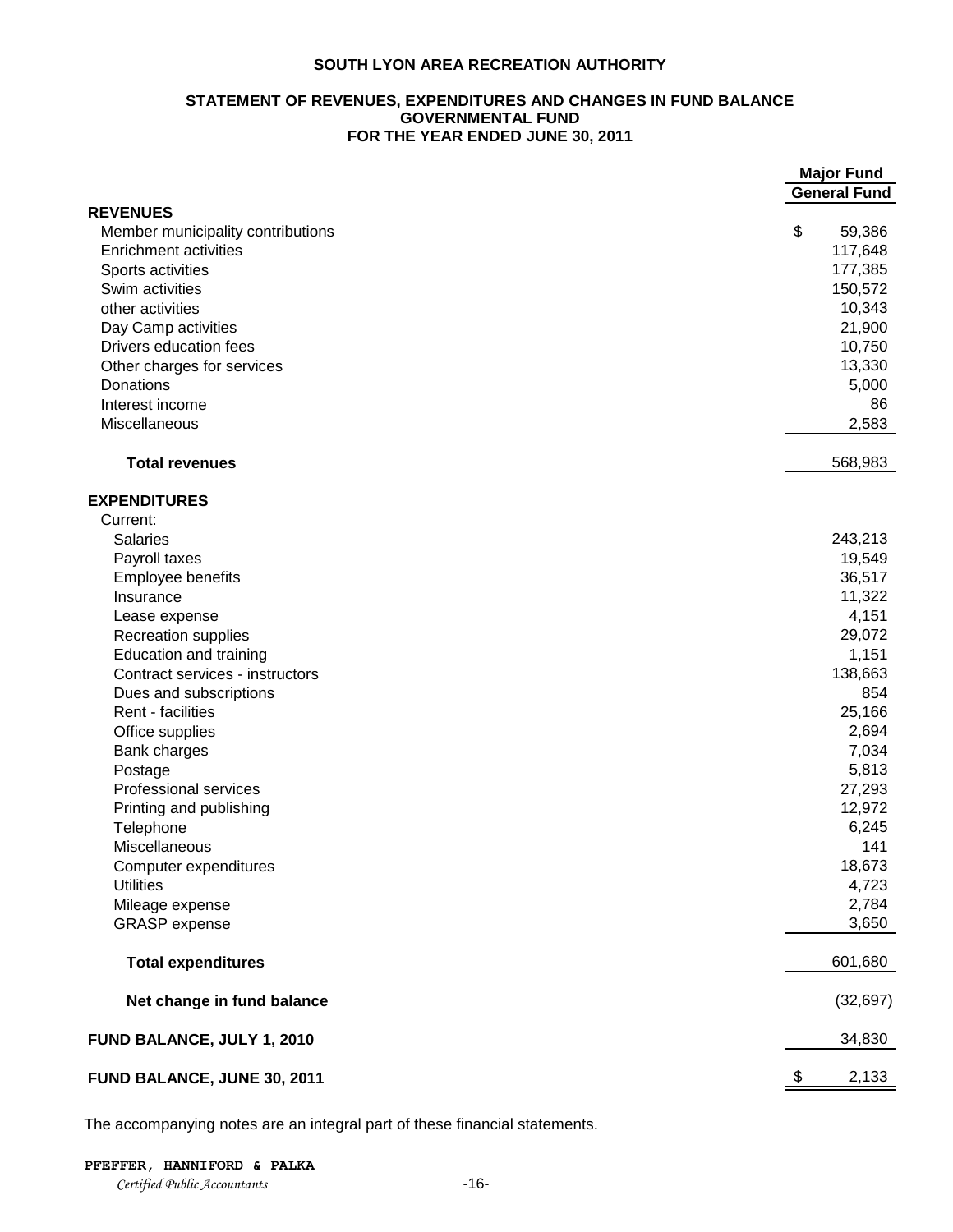### **RECONCILIATION OF STATEMENT OF REVENUES, EXPENDITURES AND CHANGES IN FUND BALANCE OF GOVERNMENTAL FUND TO THE STATEMENT OF ACTIVITIES FOR THE YEAR ENDED JUNE 30, 2011**

Amounts reported for governmental activities in the Statement of Activities are different because:

| Net change in fund balance - governmental funds                                                                                                                                                   | (32,697) |
|---------------------------------------------------------------------------------------------------------------------------------------------------------------------------------------------------|----------|
| Governmental funds report capital outlay as expenditures.<br>However, in the Statement of Activities the cost of those<br>assets is allocated over their useful lives as depreciation<br>expense. |          |
| Capital outlay                                                                                                                                                                                    | (962)    |
| Change in net assets of governmental activities                                                                                                                                                   | (33,659) |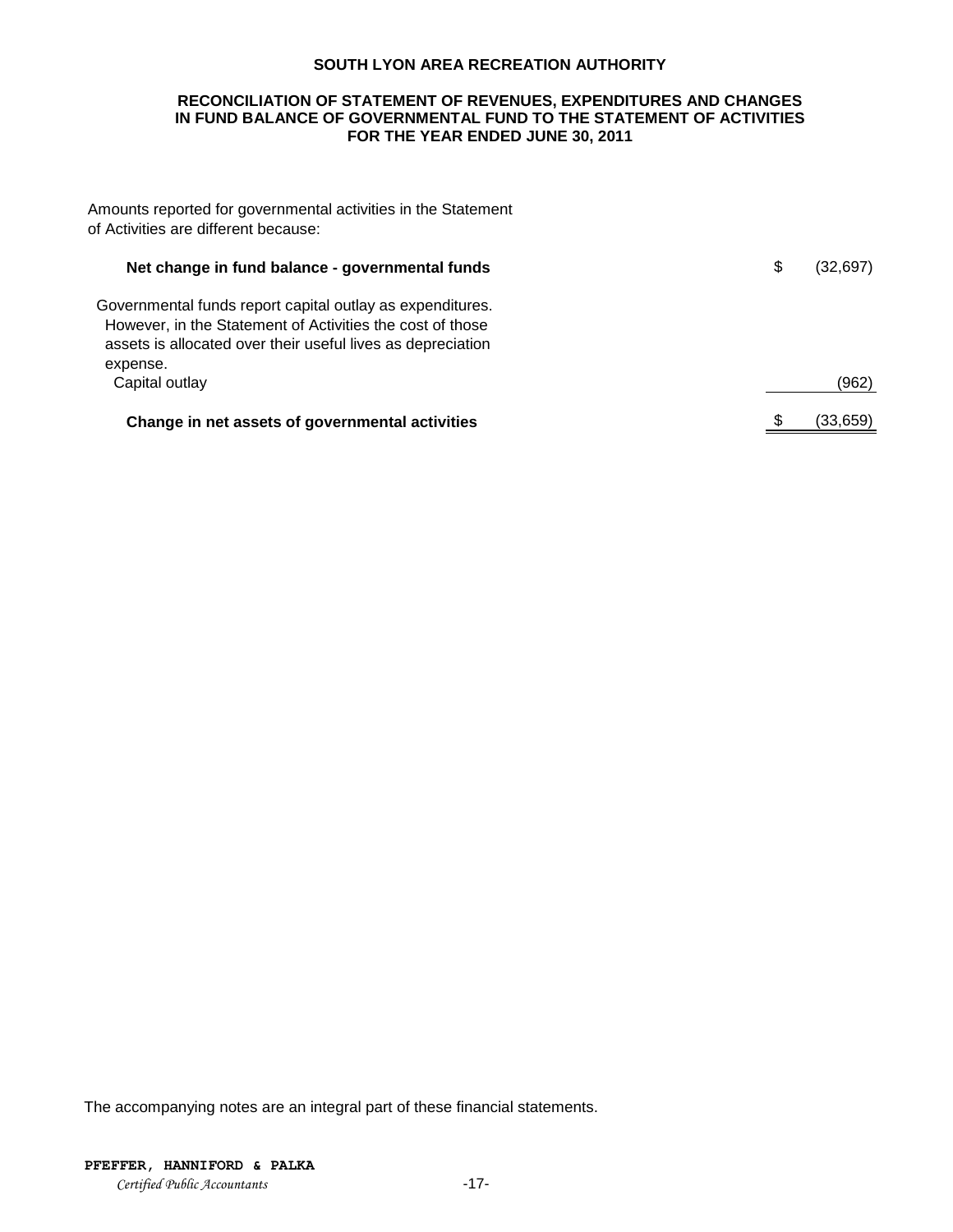**NOTES TO FINANCIAL STATEMENTS**

**PFEFFER, HANNIFORD & PALKA**  *Certified Public Accountants*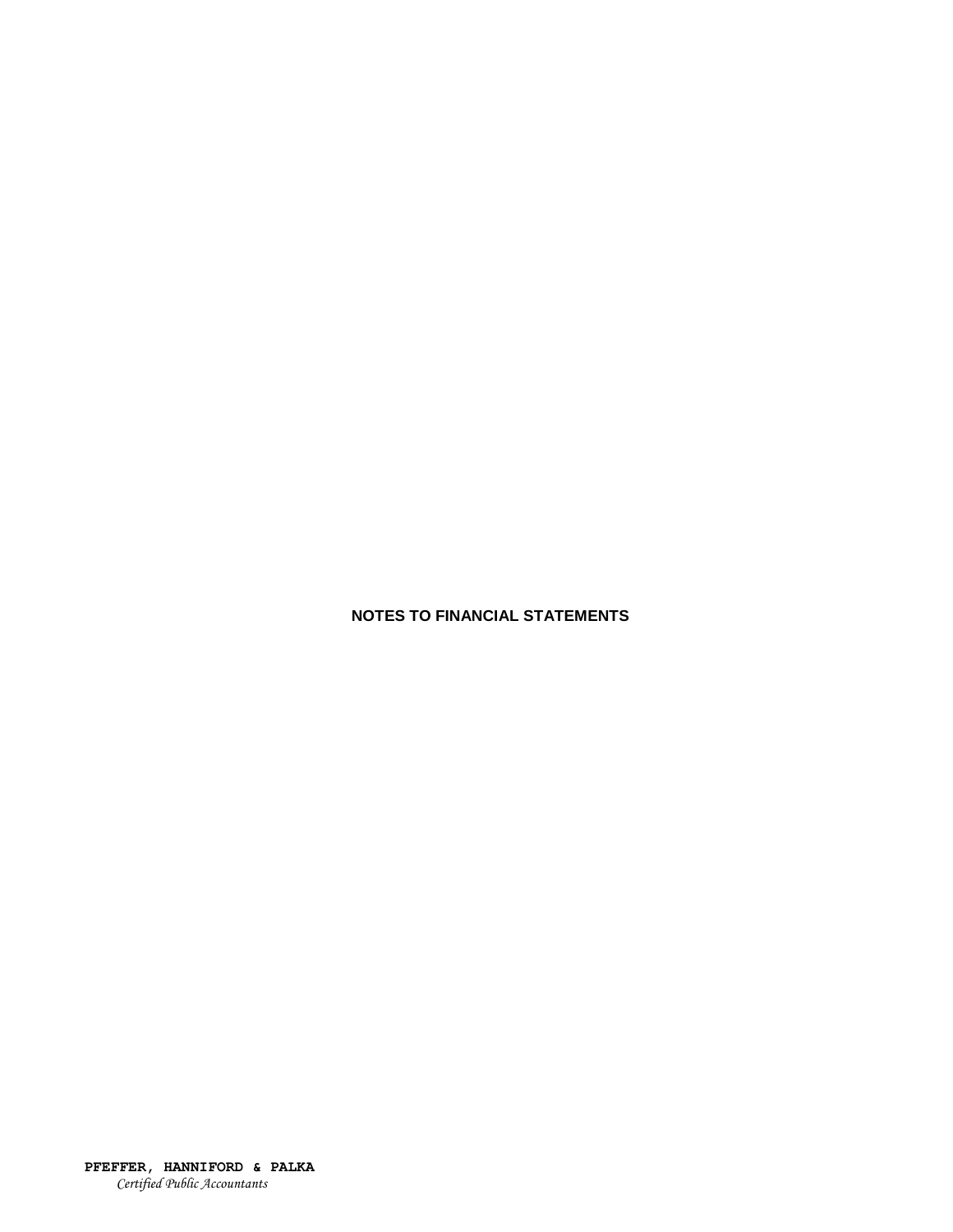# **NOTES TO FINANCIAL STATEMENTS FOR THE YEAR ENDED JUNE 30, 2011**

# **NOTE 1 - SUMMARY OF SIGNIFICANT ACCOUNTING POLICIES**

The accounting policies of South Lyon Area Recreation Authority conform to generally accepted accounting principles as applicable to governmental units. The following is a summary of the more significant policies:

# **A. BASIC FINANCIAL STATEMENTS**

In accordance with GASB Statement No. 34 *- Basic Financial Statements and Management's Discussion and Analysis for State and Local Governments,* the basic financial statements include both government-wide and fund financial statements.

The government-wide financial statements (Statement of Net Assets and Statement of Activities) report on the Authority as a whole. Governmental fund types are reported in the government-wide financial statements using the economic resources measurement focus and the accrual basis of accounting, which includes long-term assets and receivables as well as long-term debt and obligations. The government-wide financial statements focus more on the sustainability of the Authority as an entity and the change in aggregate financial position resulting from the activities of the fiscal period. Generally, the effect of interfund activity, if any, has been removed from the government-wide financial statements.

The government-wide Statement of Net Assets reports all financial and capital resources of the Authority (excluding fiduciary funds). It is displayed in a format of assets less liabilities equals net assets, with the assets and liabilities shown in order of their relative liquidity. Net assets are required to be displayed in three components: 1) invested in capital assets, net of related debt, 2) restricted, and 3) unrestricted. Invested in capital assets, net of related debt is capital assets net of accumulated depreciation and reduced by outstanding balances of any bonds, mortgages, notes or other borrowings that are attributable to the acquisition, construction, or improvement of those assets. Restricted net assets are those with constraints placed on their use by either: 1) externally imposed by creditors (such as through debt covenants), grantors, contributors, or laws or regulations of other governments, or 2) imposed by law through constitutional provisions or enabling legislation. All net assets not otherwise classified as restricted, are shown as unrestricted. Generally, the Authority would first apply restricted resources when an expense is incurred for purposes for which both restricted and unrestricted net assets are available.

The government-wide Statement of Activities demonstrates the degree to which both direct and indirect expenses of the various functions and programs of the Authority are offset by program revenues. Direct expenses are those that are clearly identifiable with a specific function or identifiable activity. Indirect expenses for administrative overhead are allocated among the functions and activities using a full cost allocation approach and are presented separately to enhance comparability of direct expense between governments that allocate direct expenses and those that do not. Interest on general long-term debt is not allocated to the various functions. Program revenues include: 1) charges to customers or users who purchase, use or directly benefit from goods, services or privileges provided by a particular function or program and 2) grants and contributions that are restricted to meeting the operational or capital requirements of a particular function or program. Taxes, unrestricted investment income and other revenues not identifiable with particular functions or programs are included as general revenues. The general revenues support the net costs of the functions and programs not covered by program revenues.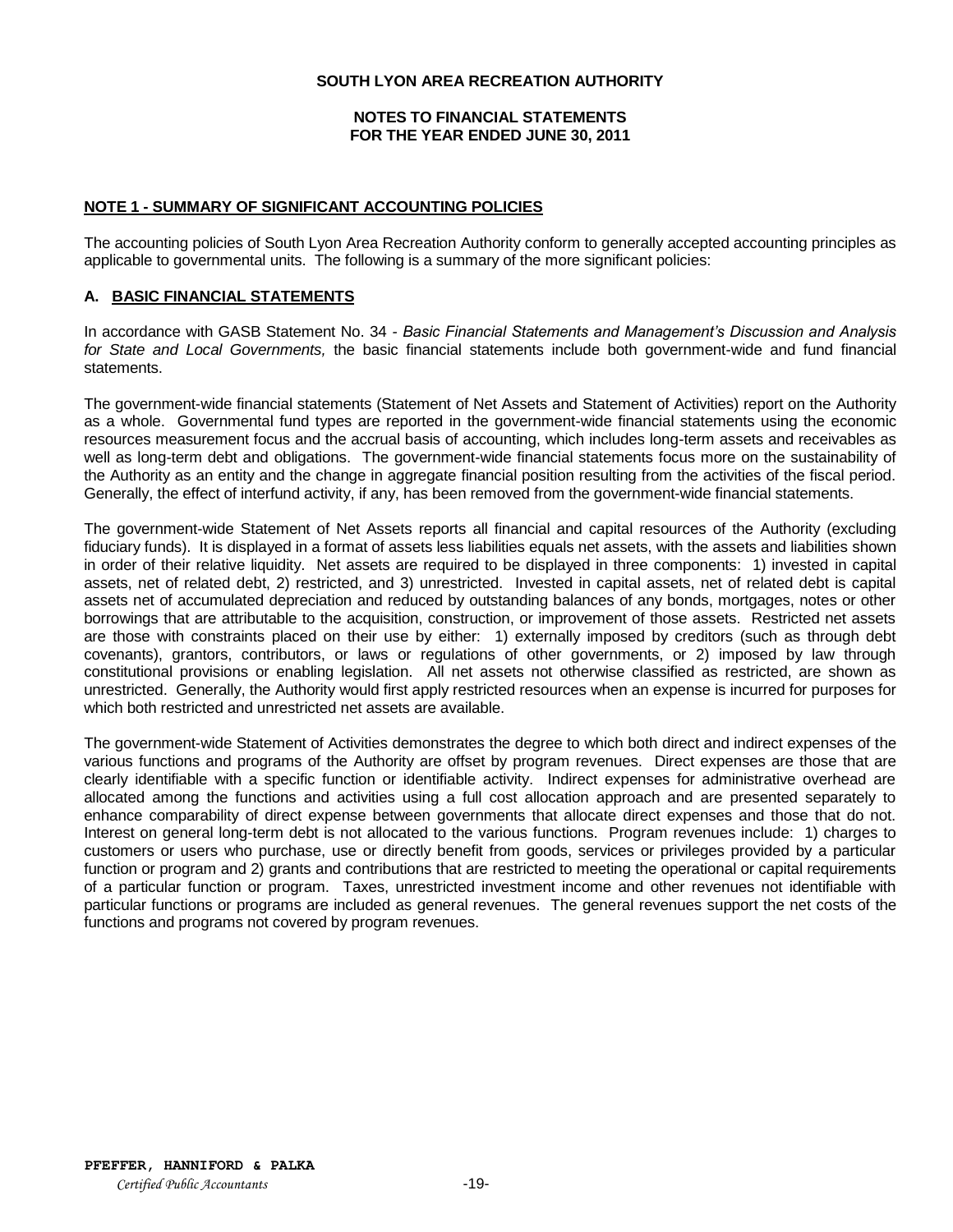# **NOTES TO FINANCIAL STATEMENTS FOR THE YEAR ENDED JUNE 30, 2011**

# **NOTE 1 - SUMMARY OF SIGNIFICANT ACCOUNTING POLICIES (continued)**

Also, part of the basic financial statements are fund financial statements for the governmental fund(s). The focus of the fund financial statements is on major funds, as defined by GASB Statement No. 34. Although this reporting model sets forth minimum criteria for determination of major funds (a percentage of assets, liabilities, revenues, or expenditures of fund category and of the governmental funds combined), it also gives governments the option of displaying other funds as major funds. Other non-major funds, if any, are combined in a single column on the fund financial statements.

The Authority reports the following major governmental fund:

The General Fund is the Authority's primary operating fund. It accounts for all financial resources of the general government. General Fund activities are funded primarily from program charges and intergovernmental sources.

# **B. MEASUREMENT FOCUS AND BASIS OF ACCOUNTING**

The governmental fund financial statements are prepared on a modified accrual basis of accounting. To conform to the modified accrual basis of accounting, certain modifications must be made to the accrual method. These modifications are outlined below:

- A. Revenue is recorded when it becomes both measurable and available (received within 60 days after year-end). Revenue considered susceptible to accrual include property taxes, sales and use taxes, licenses, fees and permits, intergovernmental revenues, charges for services and interest.
- B. Expenditures are recorded when the related fund liability is incurred. Principal and interest on long-term debt are recorded as fund liabilities when due or when amounts have been accumulated in the debt service fund for payments to be made early in the following year.
- C. Disbursements for the purchase of capital assets providing future benefits are considered expenditures. Longterm debt proceeds are reported as another financing source. Principal payments on long-term debt obligations are considered expenditures.

With this measurement focus, operating statements present increases and decreases in net current assets and unreserved fund balances as a measure of available spendable resources.

This is the traditional basis of accounting for governmental funds and also is the manner in which these funds are normally budgeted. This presentation is deemed most appropriate to: 1) demonstrate legal and covenant compliance, 2) demonstrate the sources and uses of liquid resources, and 3) demonstrate how the Authority's actual revenues and expenditures conform to the annual budget. Since the governmental fund financial statements are presented on a different basis than the governmental activities column of the government-wide financial statements, a reconciliation is provided immediately following each fund statement. These reconciliations briefly explain the adjustments necessary to transform the fund financial statements into the governmental activities column of the government-wide financial statements.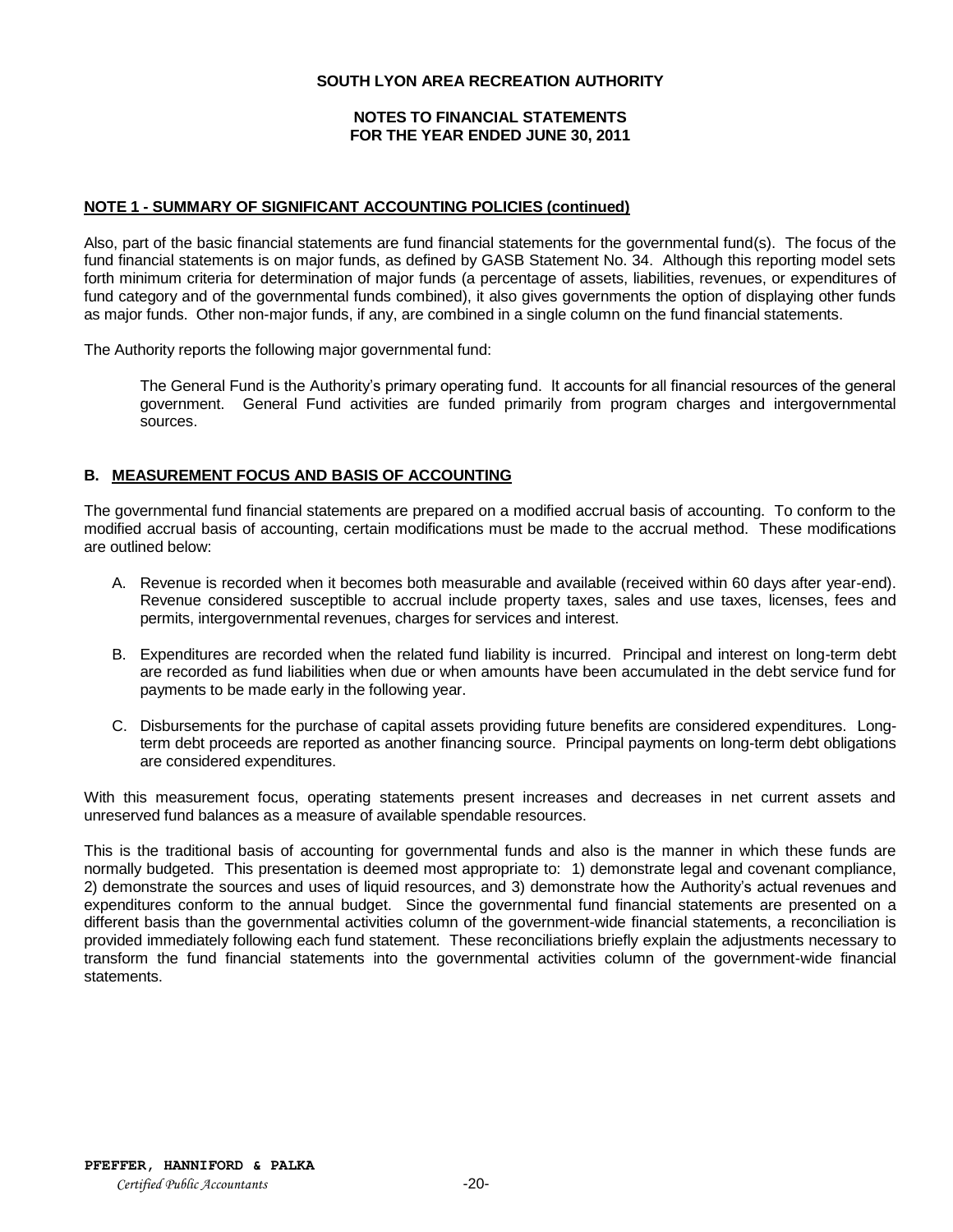# **NOTES TO FINANCIAL STATEMENTS FOR THE YEAR ENDED JUNE 30, 2011**

# **NOTE 1 - SUMMARY OF SIGNIFICANT ACCOUNTING POLICIES (continued)**

# **C. BUDGET INFORMATION**

The annual budget is prepared by the recreation director and adopted by the South Lyon Area Recreation Authority board; subsequent amendments are approved by the Authority's board. Unexpended appropriations lapse at year end; encumbrances are not included as expenditures. The amount of encumbrances outstanding at June 30, 2010 has not been calculated. During the current year, the budget was not amended.

The budget has been prepared in accordance with accounting principles generally accepted in the United States of America. The budget has been adopted on a total revenue and expenditure basis. Total expenditures were more than budgeted appropriations by \$21,315.

# **D. CAPITAL ASSETS**

Under GASB Statement No. 34, all capital assets whether owned by governmental activities or business-type activities, are recorded and depreciated in the government-wide financial statements. No long-term capital assets or depreciation are shown in the governmental fund financial statements.

Capital assets are defined as assets with an initial, individual cost of more than \$500 and an estimated useful life greater than one year. Land is considered a capital asset regardless of initial cost. Capital assets are recorded at cost or estimated historical cost if purchased or constructed. Donated capital assets are recorded at the estimated fair market value at the date of donation.

The costs of normal maintenance and repairs that do not add to the value of the asset or materially extend assets lives are not capitalized. Major improvements are capitalized and depreciated over the remaining useful lives of the related capital assets.

Capital assets are depreciated using the straight-line method over the following estimated useful lives:

| Office equipment                       | 3 to 10 years  |
|----------------------------------------|----------------|
| Athletic equipment                     | 3 to 5 years   |
| Buildings, structures and improvements | 10 to 50 years |
| Machinery and equipment                | 5 to 40 years  |
| Vehicle                                | 5 years        |

#### **E. USE OF ESTIMATES**

The preparation of financial statements in conformity with generally accepted accounting principles requires management to make estimates and assumptions that affect the reported amounts of assets and liabilities and disclosure of contingent assets and liabilities at the date of the financial statements and the reported amounts of revenue and expenses during the period. Actual results could differ from those estimates.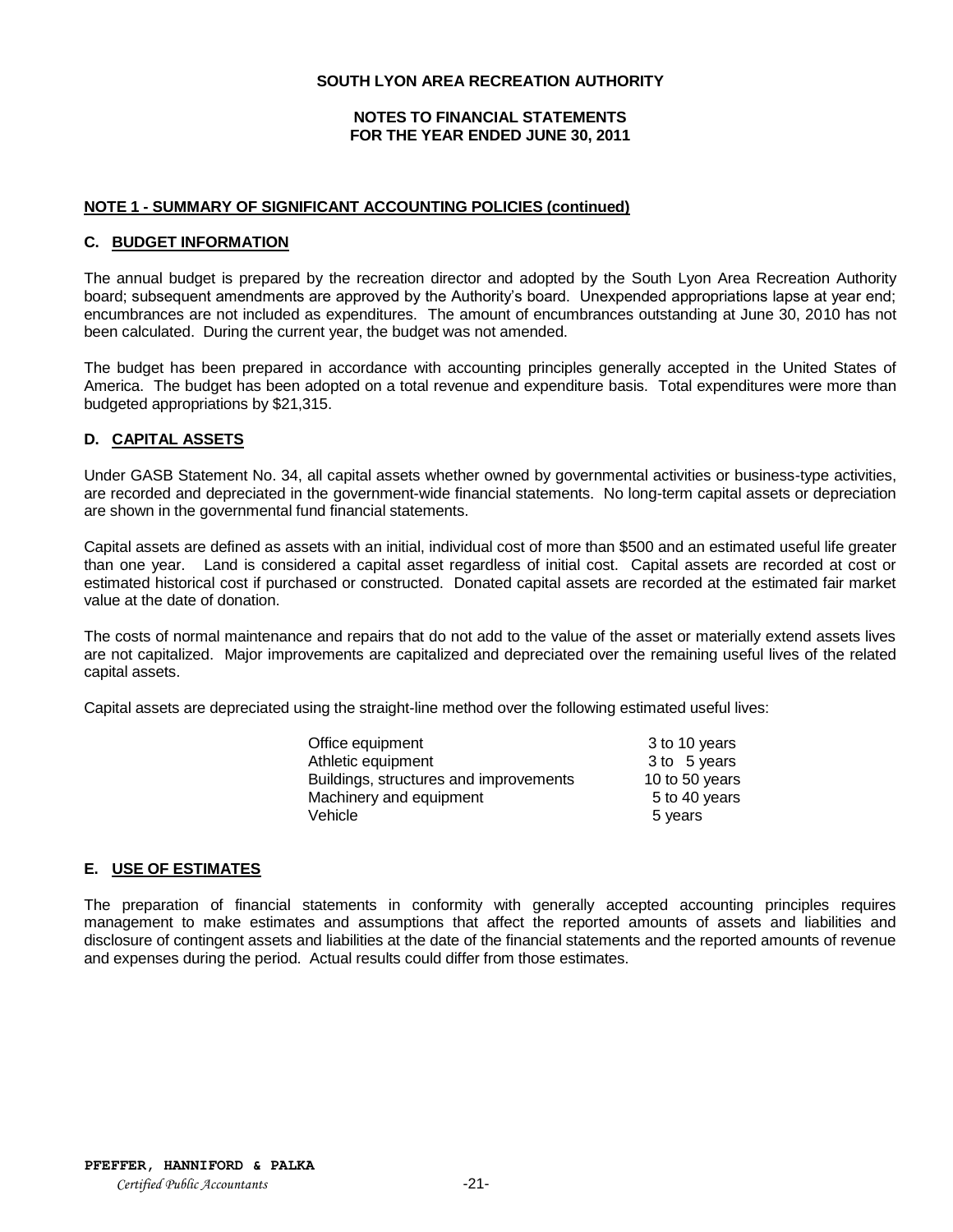# **NOTES TO FINANCIAL STATEMENTS FOR THE YEAR ENDED JUNE 30, 2011**

# **NOTE 1 - SUMMARY OF SIGNIFICANT ACCOUNTING POLICIES (continued)**

# **F. RISK MANAGEMENT**

The South Lyon Area Recreation Authority is exposed to various risks of loss related to property loss, torts, errors and omissions, and employee injuries (workers' compensation), as well as medical benefits provided to employees. The Authority has purchased commercial insurance for workers' compensation and employee medical claims and participates in the state pool program of the Michigan Municipal Risk Management Authority for claims relating to general liability. Settled claims relating to the commercial insurance have not exceeded the amount of insurance coverage in the past year.

The Michigan Municipal Risk Management Authority's State Pool program operates as a common risk-sharing management program for local units of government in Michigan. Member premiums are used to purchase excess insurance coverage and to pay member claims in excess of deductible amounts. A portion of the excess insurance coverage is underwritten by the Authority itself.

# **G. CASH AND CASH EQUIVALENTS**

The Authority considers its deposits and restricted deposits and investments held with maturities of three months or less are considered to be cash equivalents.

# **H. INCOME TAXES**

As a governmental agency, the Authority is exempt from both federal income taxes and the Michigan Business Tax.

# **I. DEFERRED REVENUE**

Governmental fund modified accrual basis financial statements and the government-wide full accrual financial statements report deferred revenue in connection with revenue that has not been earned since it related to advance collection of program fees for programs which will be provided subsequent to the end of the current fiscal year.

# **J. COMPENSATED ABSENCES**

The policies regarding compensated absences are outlined in the Authority's "Personnel Policies". All compensated absences lapse at the end of the fiscal year. Thus, no accruals are recorded.

# **K. EQUITY CLASSIFICATIONS**

In the government-wide financial statements, equity is classified as net assets and displayed in two components:

- a. Invested in Capital Assets, Net of Related Debt Consists of capital assets, net of accumulated depreciation, reduced by the outstanding balances of any bond, notes or other borrowings that are attributable to the acquisition, construction or improvement of those assets.
- b. Unrestricted Net Assets Consists of net assets that do not meet the definition of "invested in capital assets, net of related debt."

# **L. RESTRICTED NET ASSETS**

For the government-wide financial statements, net assets are reported as restricted when constraints placed on net assets are either: (1) Externally imposed by creditors (such as debt covenants), grantors, contributors, or laws or regulations of other governments or (2) imposed by law through constitutional provisions or enabling legislation.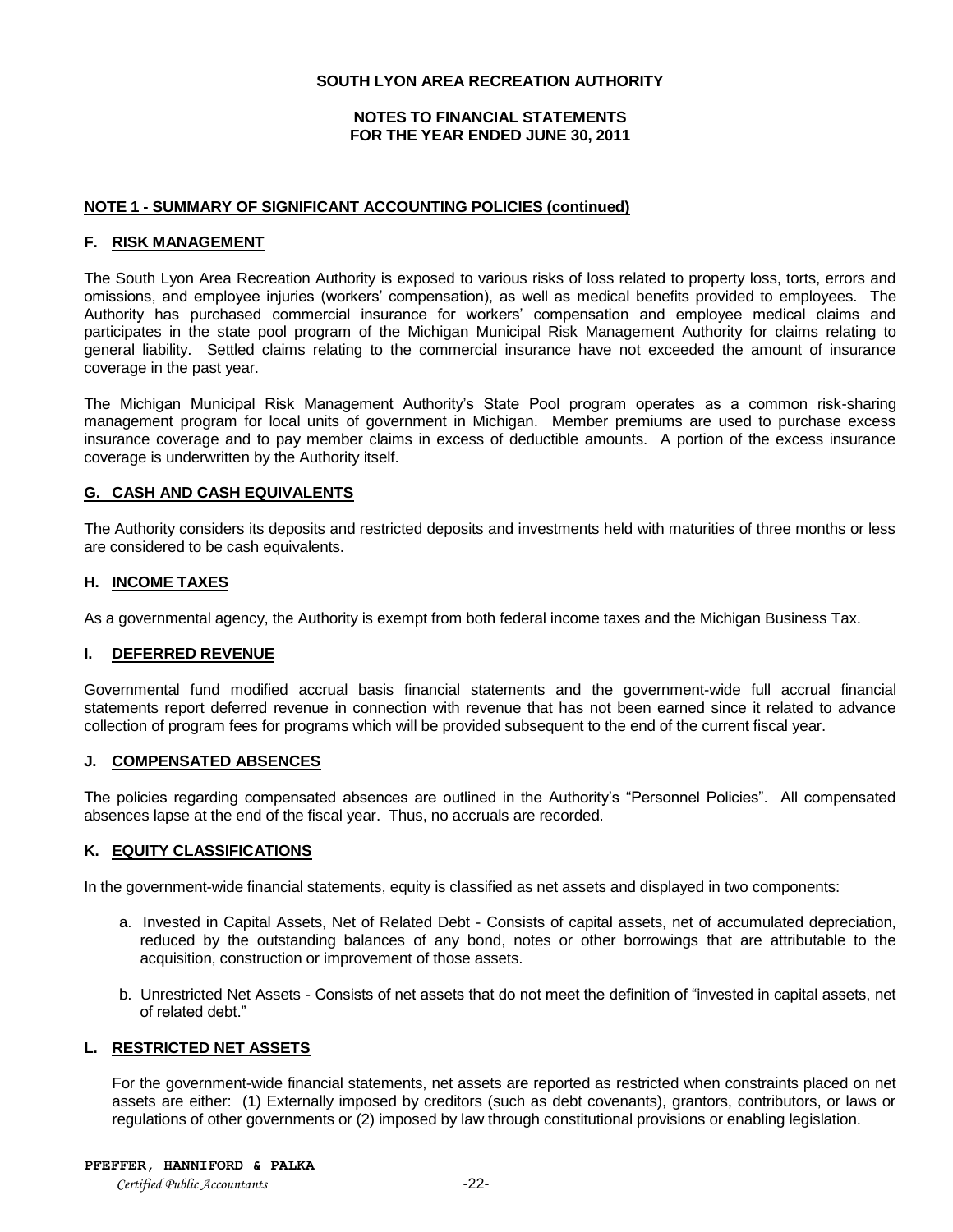# **NOTES TO FINANCIAL STATEMENTS FOR THE YEAR ENDED JUNE 30, 2011**

# **NOTE 2 - FINANCIAL REPORTING ENTITY**

In accordance with the provisions of the Governmental Accounting Standards Board (GASB) Statement No. 39, certain other governmental organizations are not considered to be part of the reporting entity for financial statement purposes.

The criteria established by GASB Statement No. 39 for various governmental organizations to be included in the reporting entity's financial statements include accountability, control, and significant financial relationships.

The accompanying financial statements of South Lyon Area Recreation Authority as of June 30, 2010, include any and all boards, agencies, funds and account groups under the jurisdiction of the South Lyon Area Recreation Authority Board.

South Lyon Area Recreation Authority was jointly incorporated by the City of South Lyon, Lyon Township, and the Charter Township of Green Oak. The Authority was incorporated in 2002 under provisions of Public Act 321. The Authority is governed by a board composed of one member from each of the above municipalities. The Authority was formed to provide recreational services to the respective communities.

# **NOTE 3 - CAPITAL ASSETS**

Capital asset activity for the Authority's governmental funds for the year ended June 30, 2011 was as follows:

| <b>Governmental Activities</b>                 | <b>Balance</b><br>7/1/2010 |           | <b>Additions</b> |       | <b>Deletions</b> | <b>Balance</b><br>6/30/2011 |
|------------------------------------------------|----------------------------|-----------|------------------|-------|------------------|-----------------------------|
| Capital assets being depreciated:              |                            |           |                  |       |                  |                             |
| Office equipment and furniture                 | \$                         | 26,413    | \$               |       | \$               | \$<br>26,413                |
| Athletic equipment                             |                            | 2,565     |                  |       |                  | 2,565                       |
| <b>Total cost</b>                              |                            | 28,978    |                  |       |                  | 28,978                      |
| <b>Accumulated depreciation:</b>               |                            |           |                  |       |                  |                             |
| Office equipment and furniture                 |                            | (23, 670) |                  | (962) |                  | (24, 632)                   |
| Athletic equipment                             |                            | (2, 565)  |                  |       |                  | (2, 565)                    |
|                                                |                            | (26, 235) |                  | (962) |                  | (27, 197)                   |
| Net capital assets,<br>governmental activities |                            | 2,743     | \$               | (962) | \$               | \$<br>1,781                 |

Depreciation expense is being recorded in the government-wide statement of activities based upon the activity utilizing the assets. The only activity in the Authority is the parks and recreation activity. The Authority uses the straight line method to depreciate capital assets over their estimated useful lives. No debt is attributed to these assets.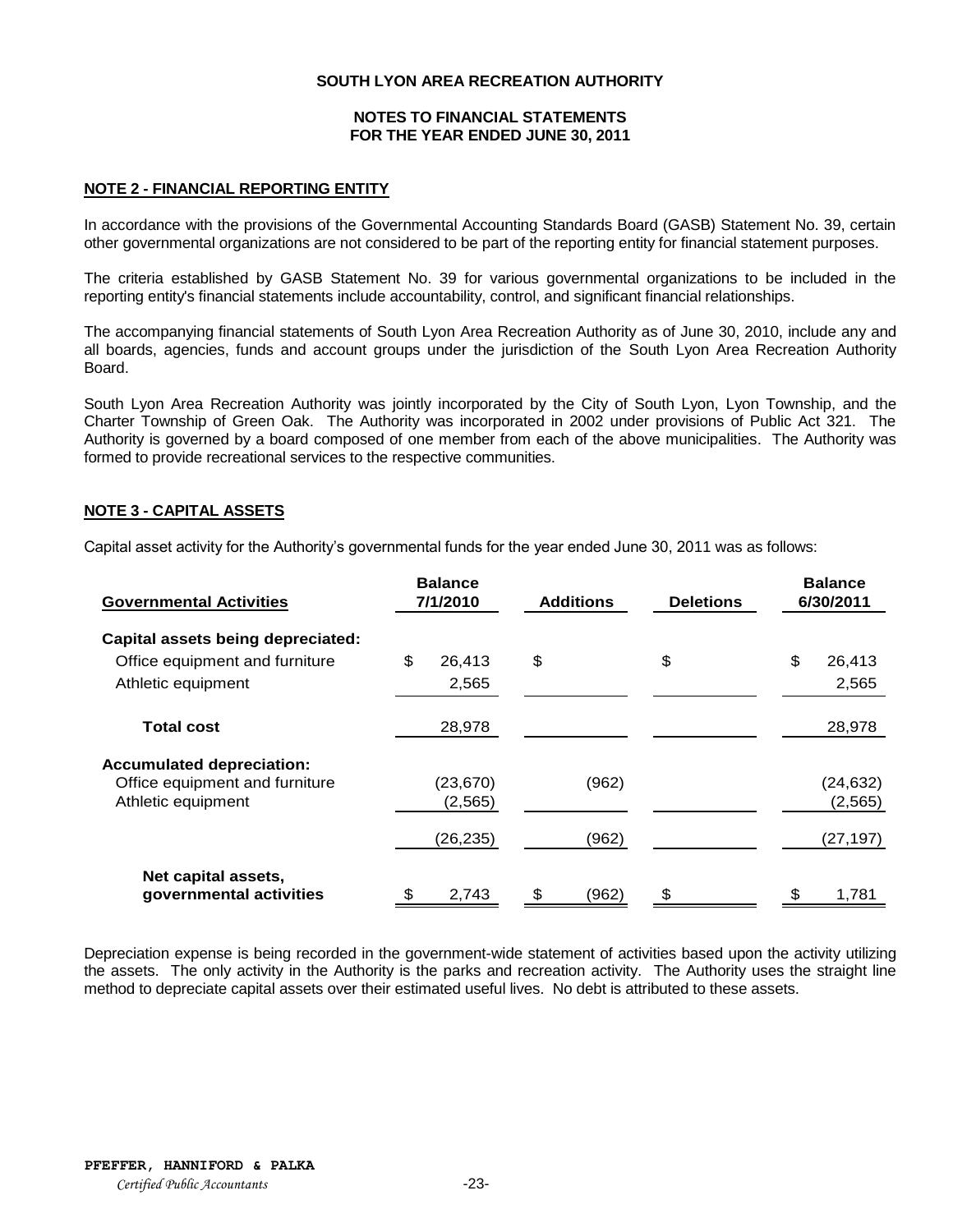# **NOTES TO FINANCIAL STATEMENTS FOR THE YEAR ENDED JUNE 30, 2011**

# **NOTE 4 - DEPOSITS WITH FINANCIAL INSTITUTIONS**

Michigan Compiled Laws, Section 129.91, authorizes the Authority to deposit and invest in the accounts of Federally insured banks, credit union, and savings and loan associations; bonds, securities and other direct obligations of the United States, or any agency or instrumentality of the United States; United States government or Federal Agency obligation repurchase agreements; bankers acceptance of United States banks, commercial paper rated by two standard rating agencies within the two highest classifications, which mature not more than 270 days after the date of purchase; obligations of the State of Michigan or its political subdivisions which are rated investment grade; and mutual funds composed of investment vehicles which are legal for direct investment by local units of government in Michigan. Financial institutions eligible for deposit of public funds must maintain an office in Michigan. The Authority's deposits are in accordance with statutory authority.

The investment policy adopted by the board in accordance with Public Act 196 of 1997 has authorized investments in all of the investments mentioned in the preceding paragraph.

As of June 30, 2011 deposits consist of the following:

Deposits with financial institutions \$ 101,784

The carrying amount of cash and investments is stated at \$87,526 for the Authority as of June 30, 2011. The difference between the carrying amounts and amounts mentioned above stem from cash on hand of \$100 and outstanding checks and deposits in transit.

# **Custodial Credit Risk on Deposits**

This is the risk that in the event of a bank failure, the Authority will not be able to recover its deposits. The Authority does not have a deposit policy for custodial credit risk. At year end, all deposits with financial institutions were insured by FDIC insurance. The Authority evaluates each financial institution with which it deposits funds and assesses the level of risk of each institution; only those institutions with an acceptable estimated risk level are used as depositories.

# **NOTE 5 - DEFINED CONTRIBUTION PENSION PLAN**

The Authority provides pension benefits to all of if its full-time employees through a defined contribution plan. In a defined contribution plan, benefits depend solely on amounts contributed to the plan plus investment earnings. The Authority contributes 10 percent of full-time employees' gross earnings. In accordance with these requirements, the Authority contributed \$9,945 during the year ended June 30, 2011. The Authority's contributions for each employee are fully vested after three (3) years.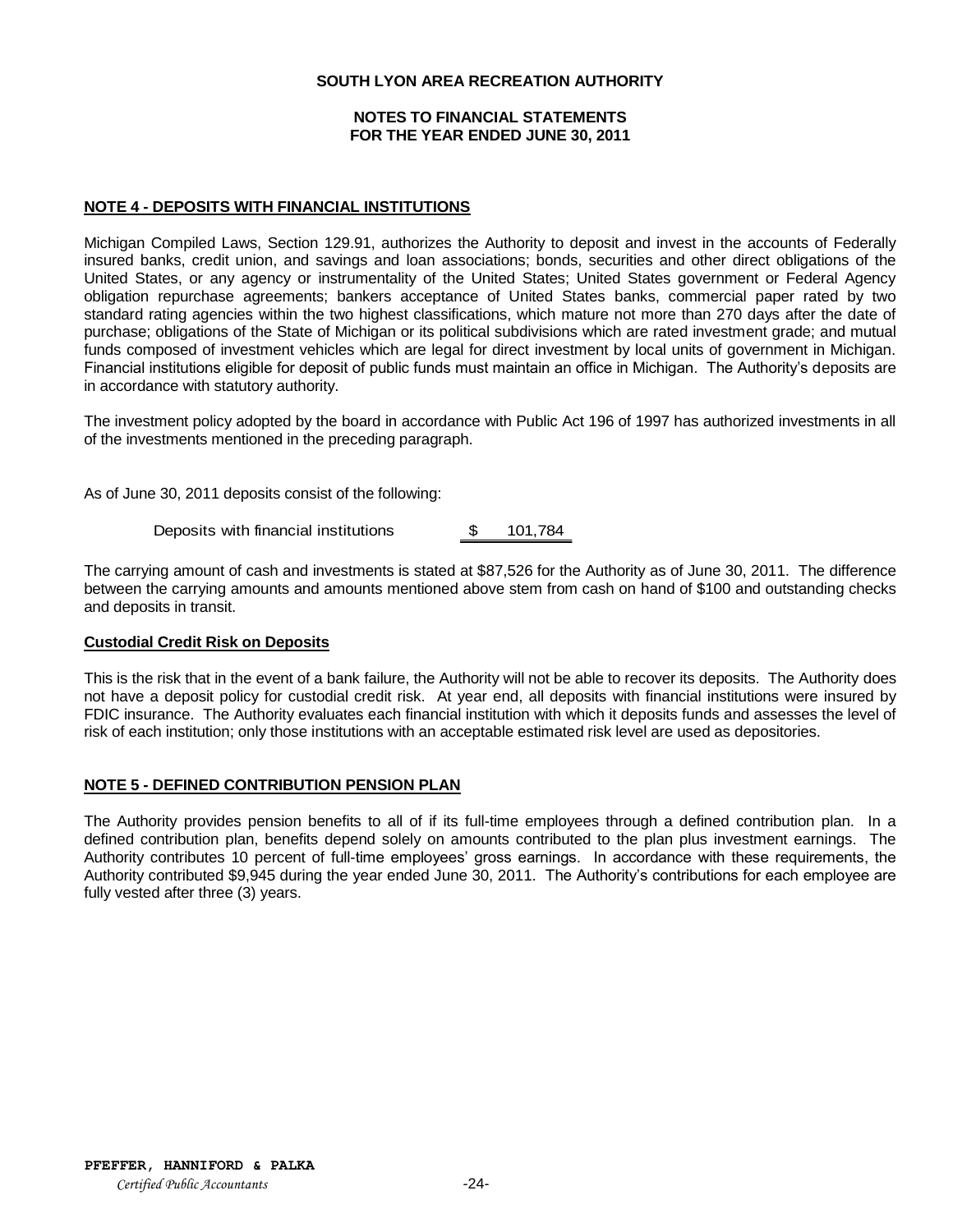# **NOTES TO FINANCIAL STATEMENTS FOR THE YEAR ENDED JUNE 30, 2011**

### **NOTE 6 - GRANTS AND DONATIONS**

During the current year, the Authority received the following cash contributions from both related and unrelated parties, into the General Fund:

| City of South Lyon (related party) | S. | 30.108 |
|------------------------------------|----|--------|
| Green Oak Township (related party) |    | 11.360 |
| Lyon Township (related party)      |    | 17.918 |
| Private donations                  |    | 5.000  |
| Total                              | ß. | 64.386 |

# **NOTE 7 - RENT/RELATED PARTIES**

The Authority leases it office space from the City of South Lyon for \$718 per month until its expiration June 30, 2012. The Authority renewed this lease for similar terms after its expiration. This lease continues with a 2% increase biannually, but may be cancelled by either party if given 120 days notice.

The Authority also rents recreation facilities from South Lyon Community Education. There is no official terms for this lease, but have verbally committed to pay 4% of all revenues received from programs held at their facilities. The Authority does not expect the terms of this lease to change within the next fiscal year.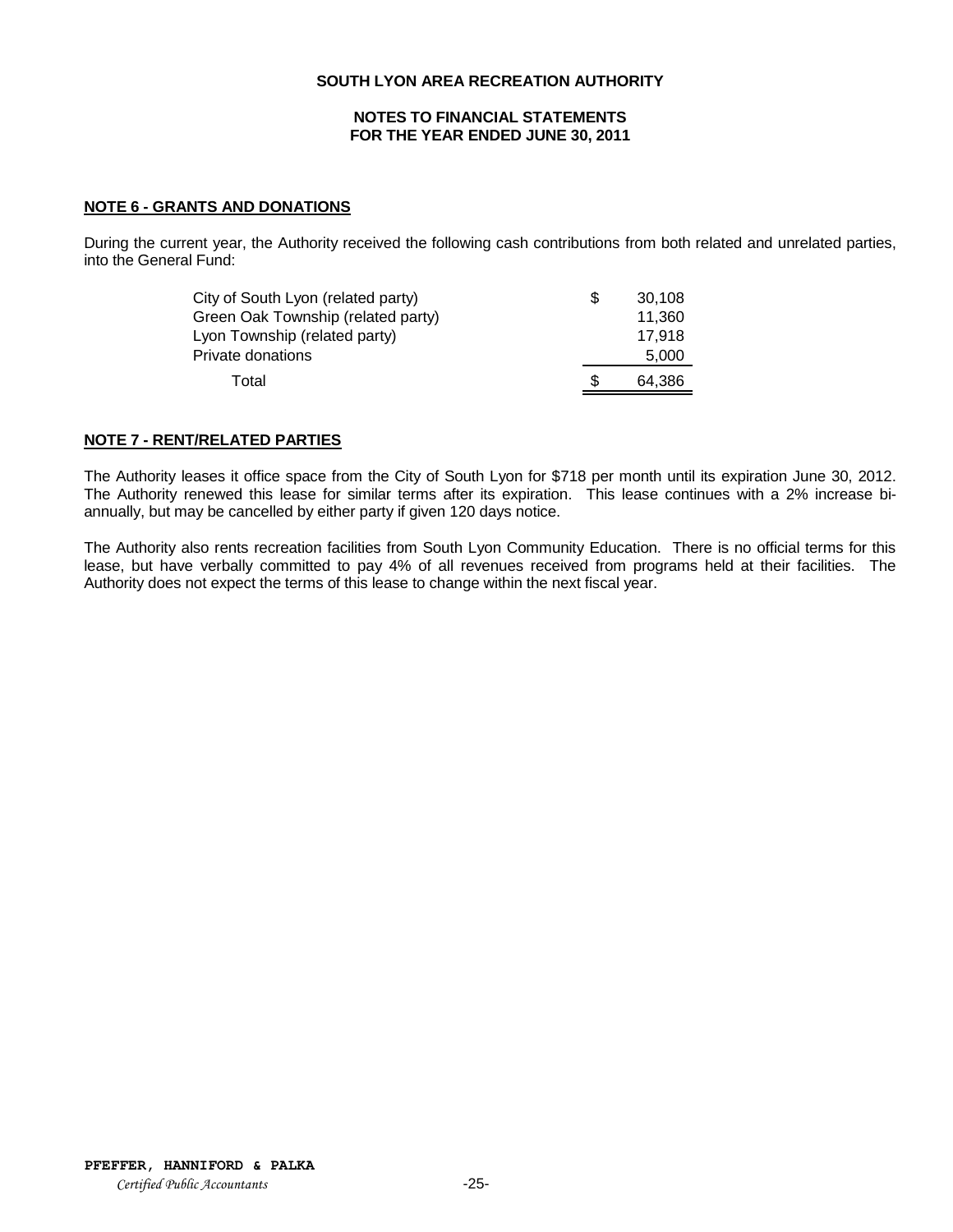**REQUIRED SUPPLEMENTARY INFORMATION**